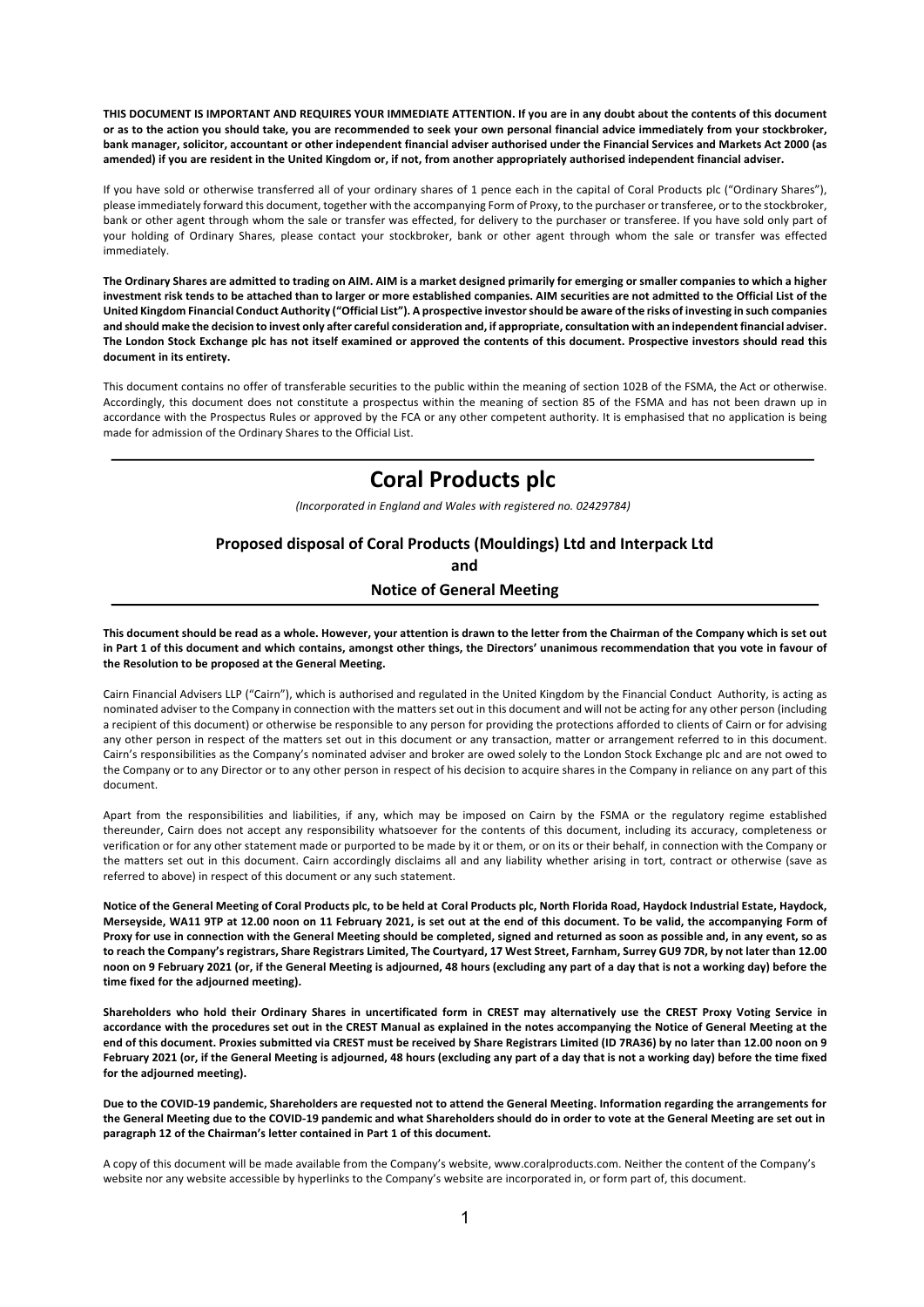#### **IMPORTANT NOTICE**

#### **Cautionary note regarding forward-looking statements**

This document includes statements that are, or may be deemed to be, "forward-looking statements". These forward-looking statements can be identified by the use of forward-looking terminology, including the terms "believes", "estimates", "plans", "projects", "anticipates", "expects", "intends", "may", "will", or "should" or, in each case, their negative or other variations or comparable terminology. These forward-looking statements include matters that are not historical facts. They appear in a number of places throughout this document and include statements regarding the Directors' current intentions, beliefs or expectations concerning, among other things, the Existing Group's and the Continuing Group's results of operations, financial condition, liquidity, prospects, growth, strategies and the Existing Group's and the Continuing Group's markets.

By their nature, forward-looking statements involve risk and uncertainty because they relate to future events and circumstances. Actual results and developments could differ materially from those expressed or implied by the forward-looking statements.

Forward-looking statements may, and often do, differ materially from actual results. Any forward-looking statements in this document are based on certain factors and assumptions, including the Directors' current view with respect to future events and are subject to risks relating to future events and other risks, uncertainties and assumptions relating to the Existing Group's and the Continuing Group's operations, results of operations, growth strategy and liquidity. Whilst the Directors consider these assumptions to be reasonable based upon information currently available, they may prove to be incorrect. Save as required by law or by the AIM Rules, the Company undertakes no obligation to publicly release the results of any revisions to any forward-looking statements in this document that may occur due to any change in the Directors' expectations or to reflect events or circumstances after the date of this document.

#### **Notice to overseas persons**

The distribution of this document and/or the Form of Proxy in certain jurisdictions may be restricted by law and therefore persons into whose possession these documents come should inform themselves about and observe any such restrictions. Any failure to comply with these restrictions may constitute a violation of the securities laws of any such jurisdiction.

#### **Presentation of financial information**

Certain data in this document, including financial, statistical and operational information has been rounded. As a result of the rounding, the totals of data presented in this document may vary slightly from the actual arithmetical totals of such data. Percentages in tables have been rounded and, accordingly, may not add up to 100 per cent. In this document, references to "pounds sterling", "£", "pence" and "p" are to the lawful currency of the United Kingdom.

#### **Interpretation**

Certain terms used in this document are defined and certain technical and other terms used in this document are explained at the section of this document under the heading "Definitions".

All times referred to in this document and the Form of Proxy are, unless otherwise stated, references to London time.

All references to legislation in this document and the Form of Proxy are to the legislation of England and Wales unless the contrary is indicated. Any reference to any provision of any legislation or regulation shall include any amendment, modification, re-enactment or extension thereof.

Words importing the singular shall include the plural and vice versa, and words importing the masculine gender shall include the feminine or neutral gender.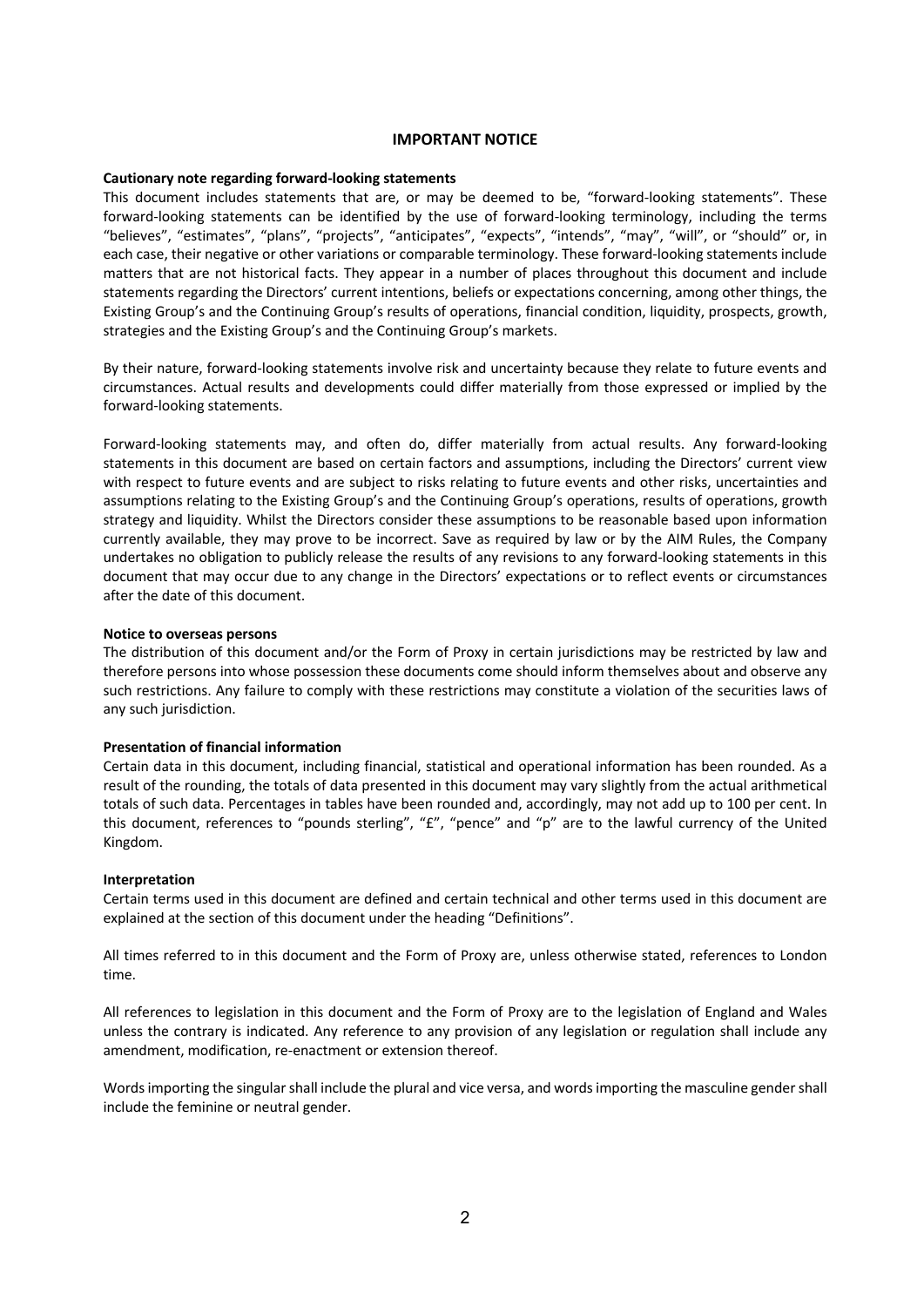## **CONTENTS**

|                                  |                                                                | Page |
|----------------------------------|----------------------------------------------------------------|------|
|                                  | <b>EXPECTED TIMETABLE OF PRINCIPAL EVENTS</b>                  | 4    |
|                                  | DIRECTORS, SECRETARY AND ADVISERS                              | 5    |
| <b>DEFINITIONS</b>               |                                                                | 6    |
| PART <sub>1</sub>                | LETTER FROM THE CHAIRMAN OF CORAL PRODUCTS PLC                 | 8    |
| <b>PART 2</b>                    | SUMMARY OF THE PRINCIPAL TERMS OF THE SHARE PURCHASE AGREEMENT | 15   |
| <b>NOTICE OF GENERAL MEETING</b> |                                                                | 17   |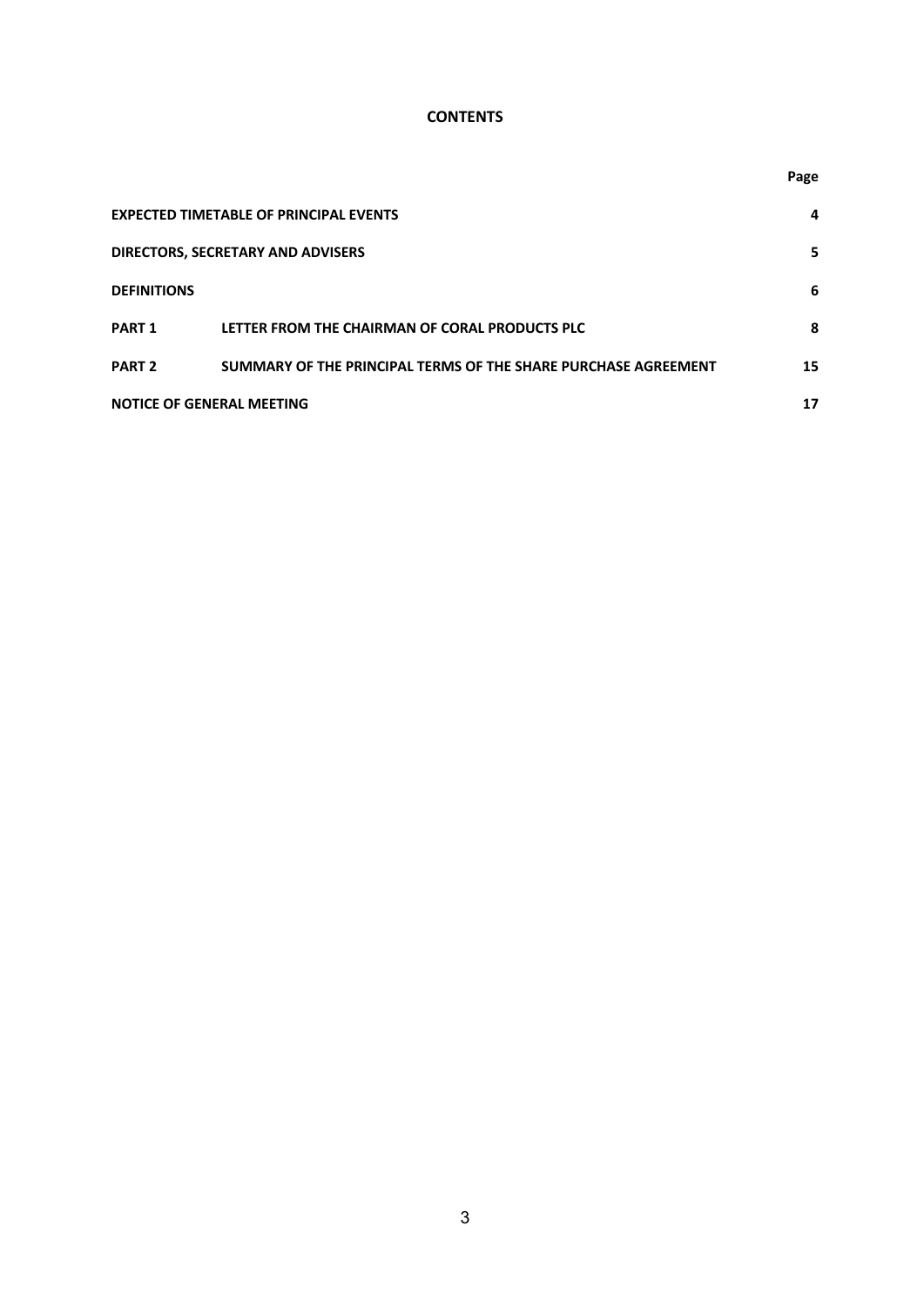## **EXPECTED TIMETABLE OF PRINCIPAL EVENTS**

|                                                                                  | 2021                      |
|----------------------------------------------------------------------------------|---------------------------|
| Publication of this document                                                     | 18 January                |
| Latest time and date for receipt of Forms of Proxy and CREST voting instructions | 12.00 noon on 9 February  |
| <b>General Meeting</b>                                                           | 12.00 noon on 11 February |
| Expected completion date of the Disposal                                         | 26 February               |

*Note:*

Each of the above times and/or dates is subject to change at the absolute discretion of the Company. If any of the above times and/or dates should change, the revised times and/or dates will be announced through a Regulatory Information Service.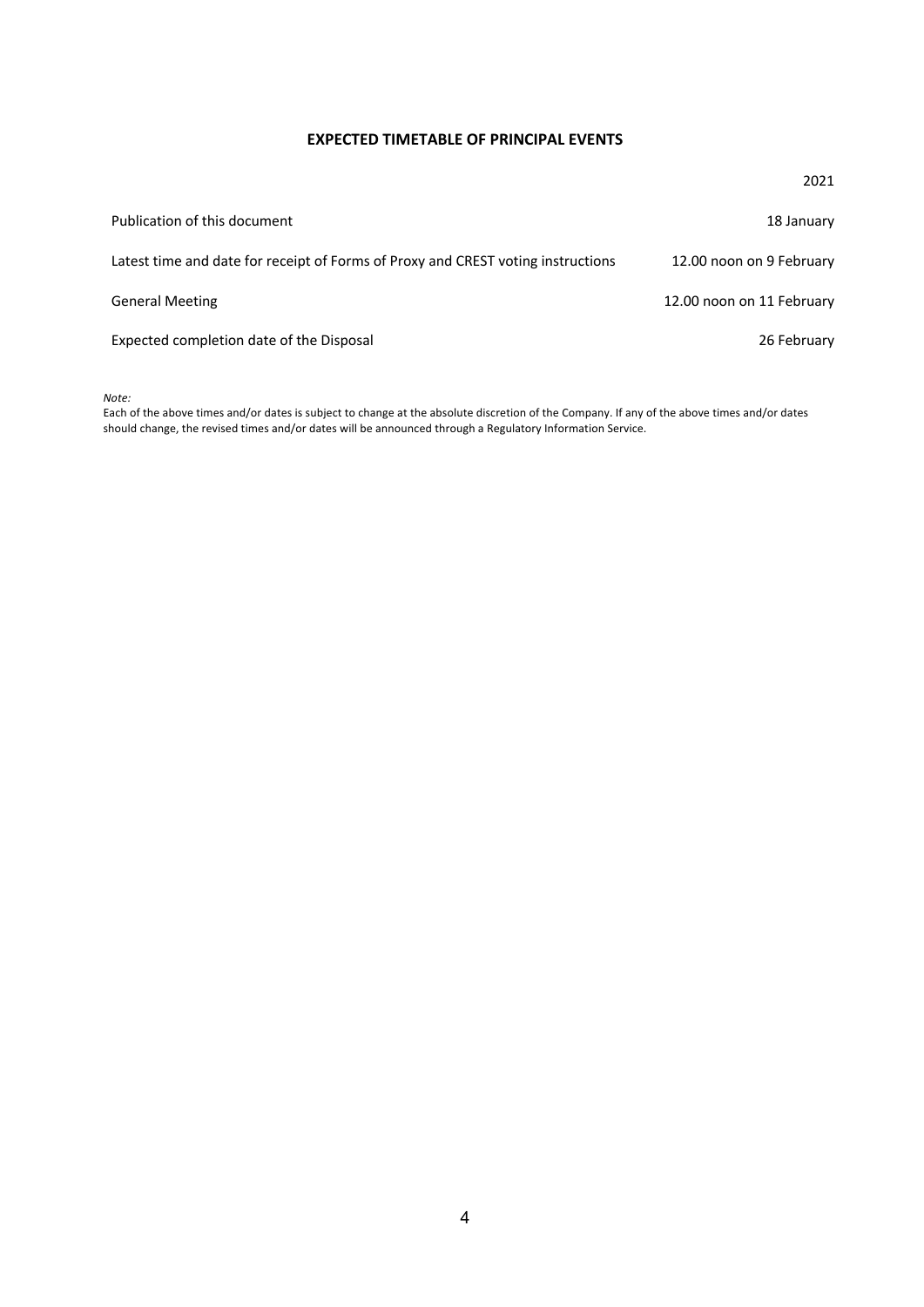## *DIRECTORS, SECRETARY AND ADVISERS*

| <b>Directors</b>             | Joseph Grimmond, Non-executive Chairman<br>David Low, Non-executive Director<br>Michael (Mick) Wood, Chief Executive Officer<br>Sharon Tinsley, Finance Director<br>Paul Freud, Corporate Development Director |
|------------------------------|----------------------------------------------------------------------------------------------------------------------------------------------------------------------------------------------------------------|
| <b>Company Secretary</b>     | Sharon Tinsley                                                                                                                                                                                                 |
| Nominated Adviser and Broker | <b>Cairn Financial Advisers LLP</b><br>Cheyne House<br>Crown Court<br>62-63 Cheapside<br>London EC2V 6AX                                                                                                       |
| Legal Adviser to the Company | Legal Clarity Lawyers Limited<br><b>Charles House</b><br>148-149 Great Charles Street<br>Birmingham<br>B3 3HT                                                                                                  |
| Registrars                   | Share Registrars Limited<br>The Courtyard<br>17 West Street<br>Farnham<br>Surrey<br>GU9 7DR                                                                                                                    |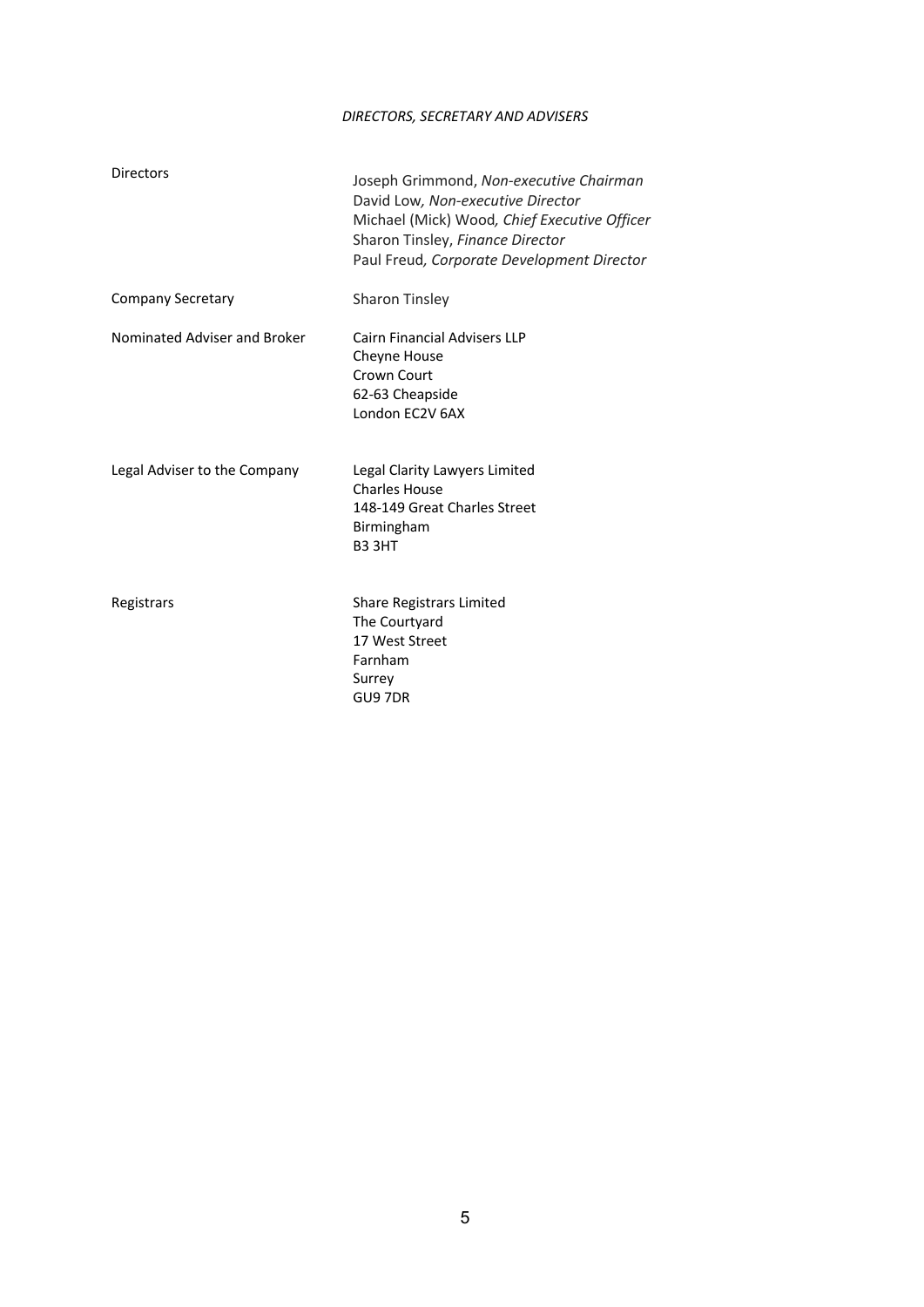## **DEFINITIONS**

The following definitions apply throughout this document unless the context otherwise requires:

| "Act"                                                                      | the Companies Act 2006 (as amended);                                                                                                                                               |
|----------------------------------------------------------------------------|------------------------------------------------------------------------------------------------------------------------------------------------------------------------------------|
| "AIM Rules"                                                                | the AIM Rules for Companies and guidance notes published by the London<br>Stock Exchange from time to time;                                                                        |
| "AlM"                                                                      | the AIM market operated by the London Stock Exchange;                                                                                                                              |
| "Business Day"                                                             | a day on which dealings in domestic securities may take place on the London<br>Stock Exchange;                                                                                     |
| "Cairn"                                                                    | Cairn Financial Advisers LLP, the Company's nominated adviser and broker;                                                                                                          |
| "Certificated<br>$^{\prime\prime}$ in<br>form"<br>or<br>Certificated form" | an Ordinary Share recorded on a company's share register as being held in<br>certificated form (namely, not in CREST);                                                             |
| "Company" or "Coral Products"                                              | Coral Products plc, a company incorporated and registered in England and<br>Wales with registered number 02429784;                                                                 |
| "Completion"                                                               | completion of the sale of the whole of the issued share capital of Coral<br>Products (Mouldings) Limited and Interpack Limited in accordance with the<br>Share Purchase Agreement; |
| "Conditions"                                                               | the conditions to the Disposal referred to in paragraph 2 of Part 2 of this<br>document;                                                                                           |
| "Continuing Group"                                                         | the Company and its subsidiary undertakings following Completion;                                                                                                                  |
| "Coral Mouldings"                                                          | Coral Products (Mouldings) Limited, a company incorporated and registered<br>in England and Wales with registered number 07964239;                                                 |
| "CREST Regulations"                                                        | the Uncertificated Securities Regulations 2001 (S.I. 2001 No. 3755) (as<br>amended);                                                                                               |
| "CREST"                                                                    | the relevant system (as defined in the CREST Regulations) in respect of which<br>Euroclear is the operator (as defined in those regulations);                                      |
| 'Directors" or "Board'                                                     | the directors of the Company whose names are set out on page 5 of this<br>document, or any duly authorised committee thereof;                                                      |
| "Disposal"                                                                 | the proposed disposal by the Company of the Sale Companies pursuant to<br>the Share Purchase Agreement;                                                                            |
| "Euroclear"                                                                | Euroclear UK & Ireland Limited, the operator of CREST;                                                                                                                             |
| "Existing Group"                                                           | the Company and its subsidiary undertakings as at the date of this document<br>(including, without limitation, the Sale Companies);                                                |
| "Existing Ordinary Shares"                                                 | the 82,614,865 Ordinary Shares in issue at the date of this document;                                                                                                              |
| $"$ FCA"                                                                   | the Financial Conduct Authority;                                                                                                                                                   |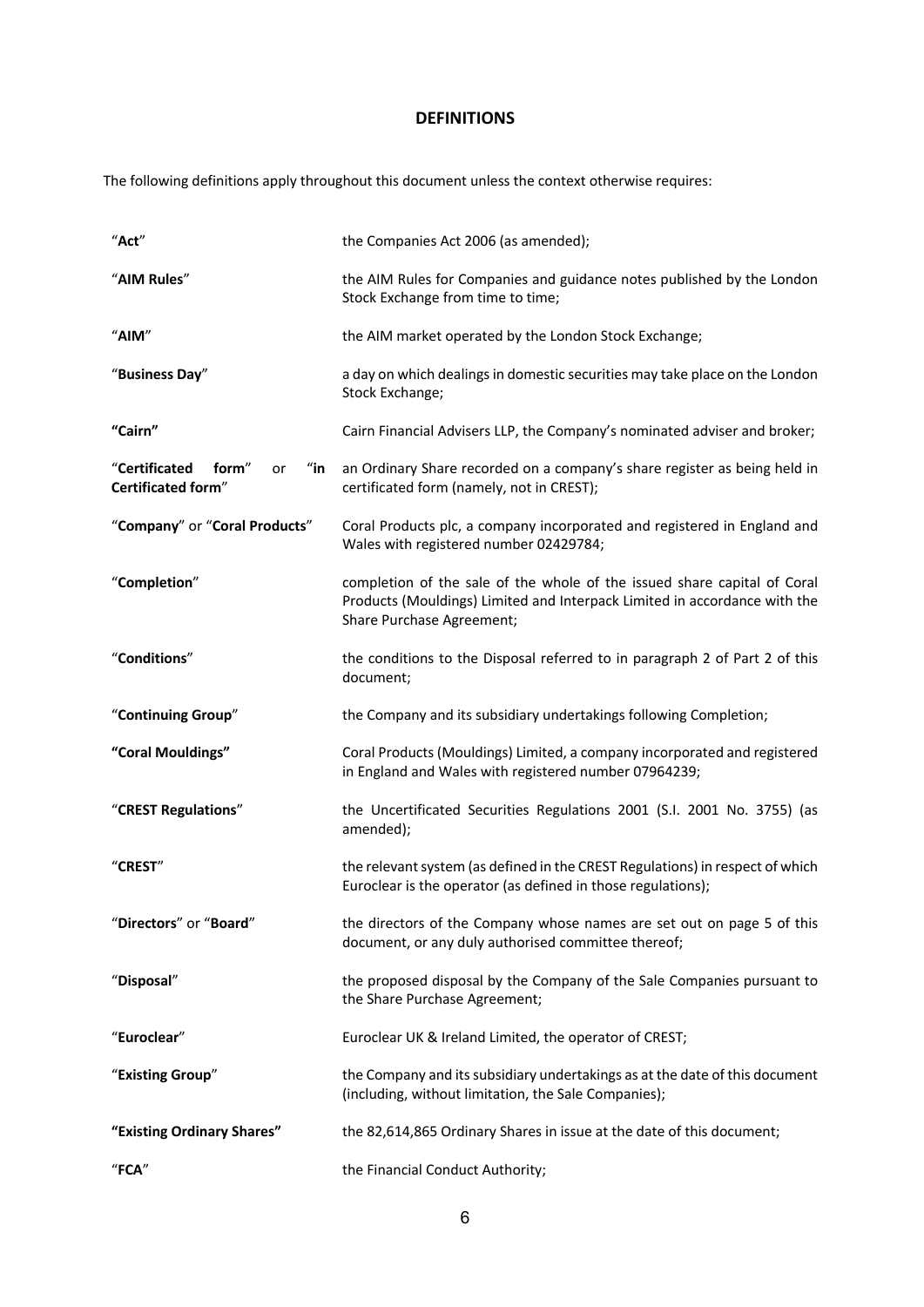| "Form of Proxy"                                                             | the form of proxy for use in connection with the General Meeting which<br>accompanies this document;                                                                                                                                                   |  |  |
|-----------------------------------------------------------------------------|--------------------------------------------------------------------------------------------------------------------------------------------------------------------------------------------------------------------------------------------------------|--|--|
| "FSMA"                                                                      | the Financial Services and Markets Act 2000 (as amended);                                                                                                                                                                                              |  |  |
| "General Meeting"                                                           | the general meeting of the Company to be held at Coral Products plc, North<br>Florida Road, Haydock Industrial Estate, Haydock, Merseyside, WA11 9TP at<br>12.00 noon. on 11 February 2021, notice of which is set out at the end of<br>this document; |  |  |
| "Interpack"                                                                 | Interpack Limited, a company incorporated and registered in England and<br>Wales with registered number 04872594;                                                                                                                                      |  |  |
| "London Stock Exchange"                                                     | London Stock Exchange plc;                                                                                                                                                                                                                             |  |  |
| "Notice of General Meeting"                                                 | the notice convening the General Meeting which is set out at the end of this<br>document;                                                                                                                                                              |  |  |
| "Ordinary Shares"                                                           | the ordinary shares of 1 pence each in the capital of the Company;                                                                                                                                                                                     |  |  |
| "Proceeds"                                                                  | the £11.2 million gross proceeds payable to the Company as a result of the<br>Disposal;                                                                                                                                                                |  |  |
| "Prospectus Rules"                                                          | the prospectus regulation rules made by the FCA pursuant to section 73A of<br>the FSMA, as amended from time to time;                                                                                                                                  |  |  |
| "Purchaser" or "One51"                                                      | One51 ES Plastics (UK) Ltd, a subsidiary whose ultimate parent undertaking<br>is IPL Plastics;                                                                                                                                                         |  |  |
| "Register"                                                                  | the register of members of the Company maintained by Share Registrars<br>Limited;                                                                                                                                                                      |  |  |
| "Resolution"                                                                | the ordinary resolution set out in the Notice of General Meeting;                                                                                                                                                                                      |  |  |
| "Sale Companies"                                                            | Coral Products (Mouldings) Limited and Interpack Limited;                                                                                                                                                                                              |  |  |
| "Share Purchase Agreement"                                                  | the conditional share purchase agreement dated 23 December 2020<br>between the Company and the Purchaser;                                                                                                                                              |  |  |
| "Shareholders"                                                              | holders of Ordinary Shares;                                                                                                                                                                                                                            |  |  |
| "UK" or "United Kingdom"                                                    | the United Kingdom of Great Britain and Northern Ireland; and                                                                                                                                                                                          |  |  |
| "uncertificated form"<br>$^{\prime\prime}$ in<br>or<br>uncertificated form" | an Ordinary Share recorded on a company's share register as being held in<br>uncertificated form in CREST and title to which, by virtue of the CREST<br>Regulations, may be transferred by means of CREST.                                             |  |  |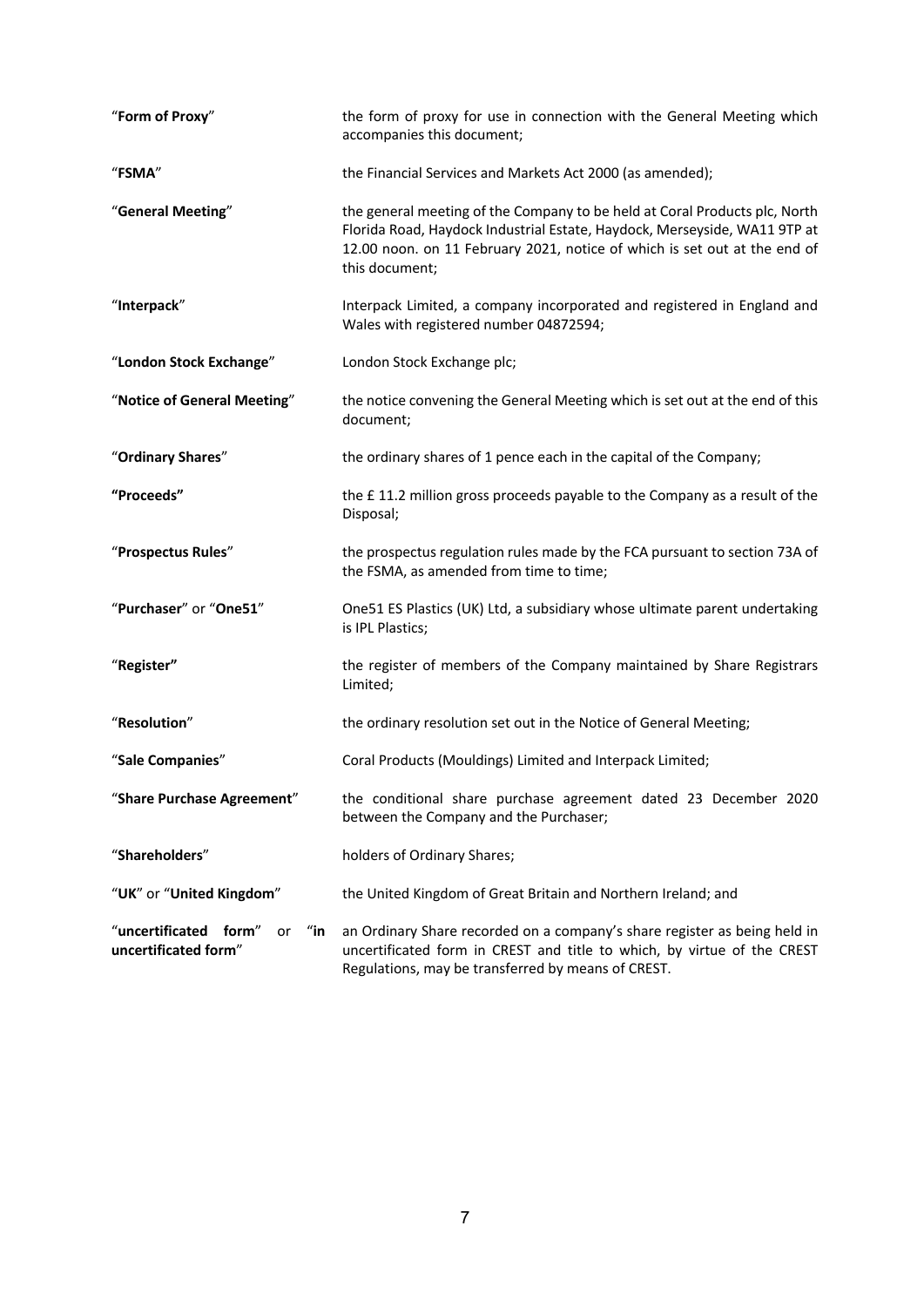## **PART 1**

## **LETTER FROM THE CHAIRMAN OF CORAL PRODUCTS PLC**

*Incorporated and registered in England and Wales with registered number 02429784*

*Directors:*

*Joseph Grimmond, Non-executive Chairman David Low, Non-executive Director Michael (Mick) Wood, Chief Executive Officer Sharon Tinsley, FCMA, Finance Director & Company Secretary Paul Freud, Corporate Development Director*

*Registered Office North Florida Road Haydock Industrial Estate Haydock Merseyside WA11 9TP*

18 January 2021

## **Proposed disposals of Coral Products (Mouldings) Ltd and Interpack Ltd and Notice of General Meeting**

*To: Shareholders and, for information only, to the holders of options over Ordinary Shares*

Dear Shareholder

#### **1. Introduction**

On 24 December 2020, the Company announced that it had entered into a share purchase agreement for the conditional sale of Coral Products (Mouldings) Limited ("CPL") and Interpack Limited ("Interpack") (together the "Sale Companies") for an estimated initial net cash consideration of £7.9 million (the "Disposal") to One51 ES Plastics (UK) Ltd (the "Purchaser").

As explained below, the Disposal constitutes a fundamental change of business of the Company under AIM Rule 15 and istherefore conditional, *inter alia*, on Shareholder approval at a general meeting of the Company. A general meeting of the Company is therefore being convened for 12.00 noon on 11 February 2021.

The purpose of this document is to provide you with information about, background to and reasons for the Disposal and to explain why the Board believes the Disposal to be in the best interests of the Company and Shareholders as a whole. In addition, this document contains a notice convening the General Meeting of the Company at which Shareholder approval of the Resolution necessary to implement the Disposal will be sought.

Following receipt of the net proceeds from the Disposal of circa £7.9 million, having repaid existing bank debt of approximately £1.5 million, the Board will conduct a review to determine the most advantageous route to deliver shareholder value. On Disposal, the Company will ensure that a normal level of working capital remains within the Sale Companies at Completion. The final consideration due to the Company is subject to customary adjustments for (amongst other things) the actual working capital at Completion against an agreed target level.

The Board believes that the Disposal provides the Company with the opportunity to crystallise an attractive return on invested capital with respect to the Sale Companies, reduce net debt and also to provide additional financial flexibility to further develop and support the recent progress of the Continuing Group. Following the Disposal, the Continuing Group will consist of Coral Products plc, Tatra Rotalac Limited and Global One-Pack Limited. The Board believes there is potential to further develop the Continuing Group in terms of sales and profits.

The Disposal is of sufficient size relative to that of the Existing Group to constitute a disposal resulting in a fundamental change of business pursuant to Rule 15 of the AIM Rules and Completion is therefore conditional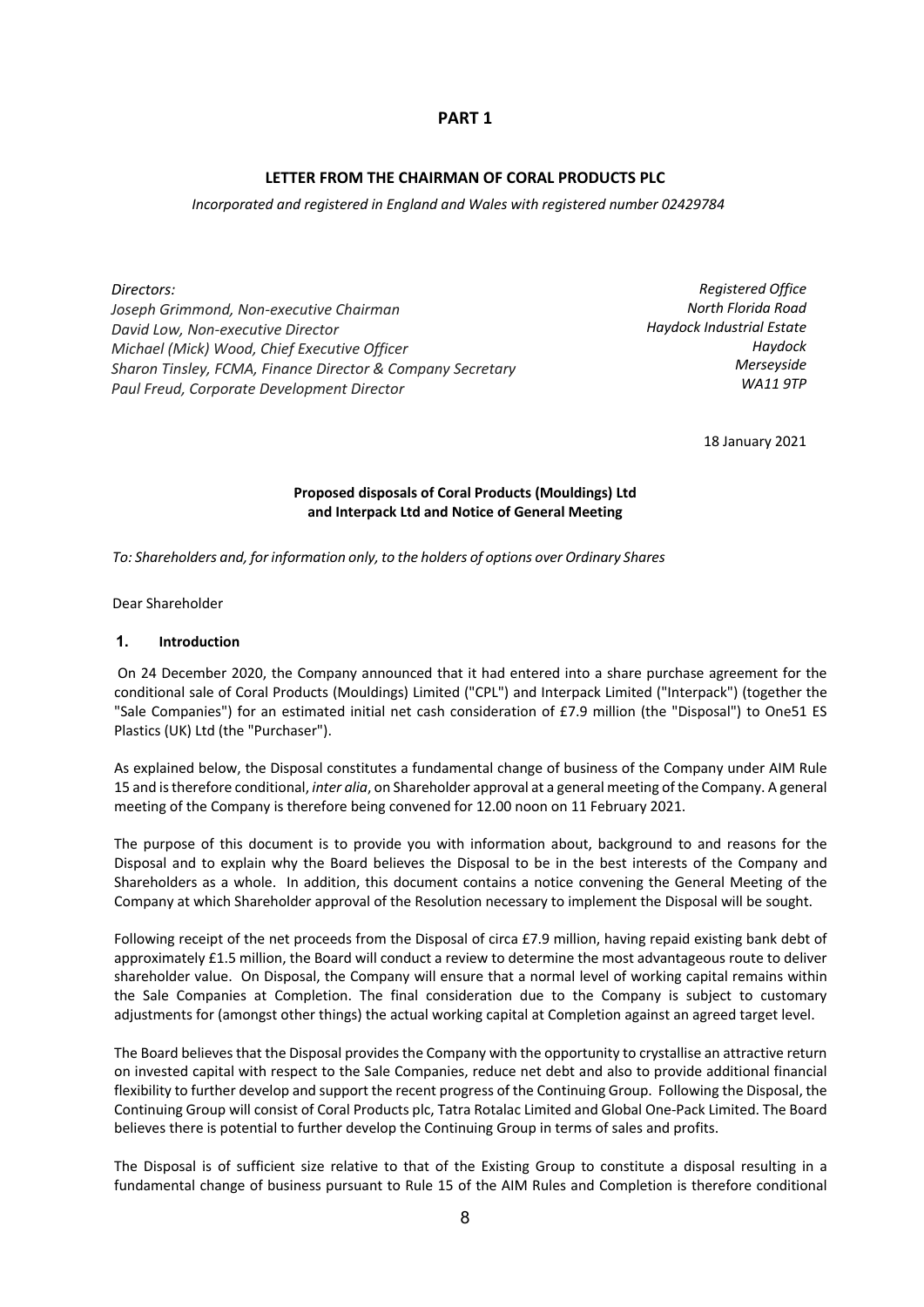upon (amongst other things) the approval of Shareholders at a General Meeting of the Company.

You will find set out at the end of this document a notice of the General Meeting which has been convened for 12.00 noon on 11 February 2021 at which the Resolution to approve the Disposal will be put to Shareholders. It is important that you complete, sign and return the Form of Proxy for use at the General Meeting enclosed with this document or, if you are a CREST member, you appoint a proxy using the CREST electronic appointment service.

Accordingly, your approval of the Disposal is being sought at the General Meeting of the Company to be held at Coral Products plc, North Florida Road, Haydock Industrial Estate, Haydock, Merseyside, WA11 9TP at 12.00 noon on 11 February 2021. A summary of the action you should take is set out in paragraph 12 of this letter and on the Form of Proxy which accompanies this document.

Further details of the Disposal and the Share Purchase Agreement are set out below and in Part 2 of this document.

The Directors consider the Disposal to be in the best interests of the Company and its Shareholders as a whole and recommend that you vote in favour of the Resolution to be proposed at the General Meeting. The Directors have irrevocably undertaken to vote in favour of the Resolution in respect of the 8,587,716 Ordinary Shares in which they are beneficially interested, representing approximately 10.53 per cent. of the issued ordinary share capital of the Company. Additional undertakings and letters of intent have been obtained from other shareholders as set out in paragraph 9 below ("Irrevocable undertakings and letters of intent").

## **2. Background to and reasons for the proposed Disposal**

The Company was admitted to trading on AIM in August 2011.

The Group currently comprises four operating companies engaged in the manufacture and supply of a range of injected, blow moulded and extruded plastic products into a diverse range of sectors including food packaging, personal care, household, healthcare, on-line totes, telecoms and rail. The Group has operations in the UK with manufacturing facilities in Haydock, Merseyside, and Wythenshawe, Greater Manchester as well as a distribution facility in Hyde, Greater Manchester.

The Existing Group structure is set out in the chart below:



The table below provides an overview of the activities within each wholly owned subsidiary:

| <b>Company Name</b>                | <b>Description / Business Activity</b>                                                                                                                                                                                                             |
|------------------------------------|----------------------------------------------------------------------------------------------------------------------------------------------------------------------------------------------------------------------------------------------------|
| Coral Products (Mouldings) Limited | Plastic moulding specialist, manufacturer and distributor of plastic<br>injection, extruded and blow moulded products into a diverse range of<br>sectors including food packaging, personal care, household and<br>automotive.                     |
|                                    | Over 50 dedicated machines ranging from 25 tonne to 1,150 tonne<br>performance, operating from a circa 100,000 sq. ft covering freehold<br>facility in Haydock equipped with modern plant suitable for the supply<br>of a wide range of customers. |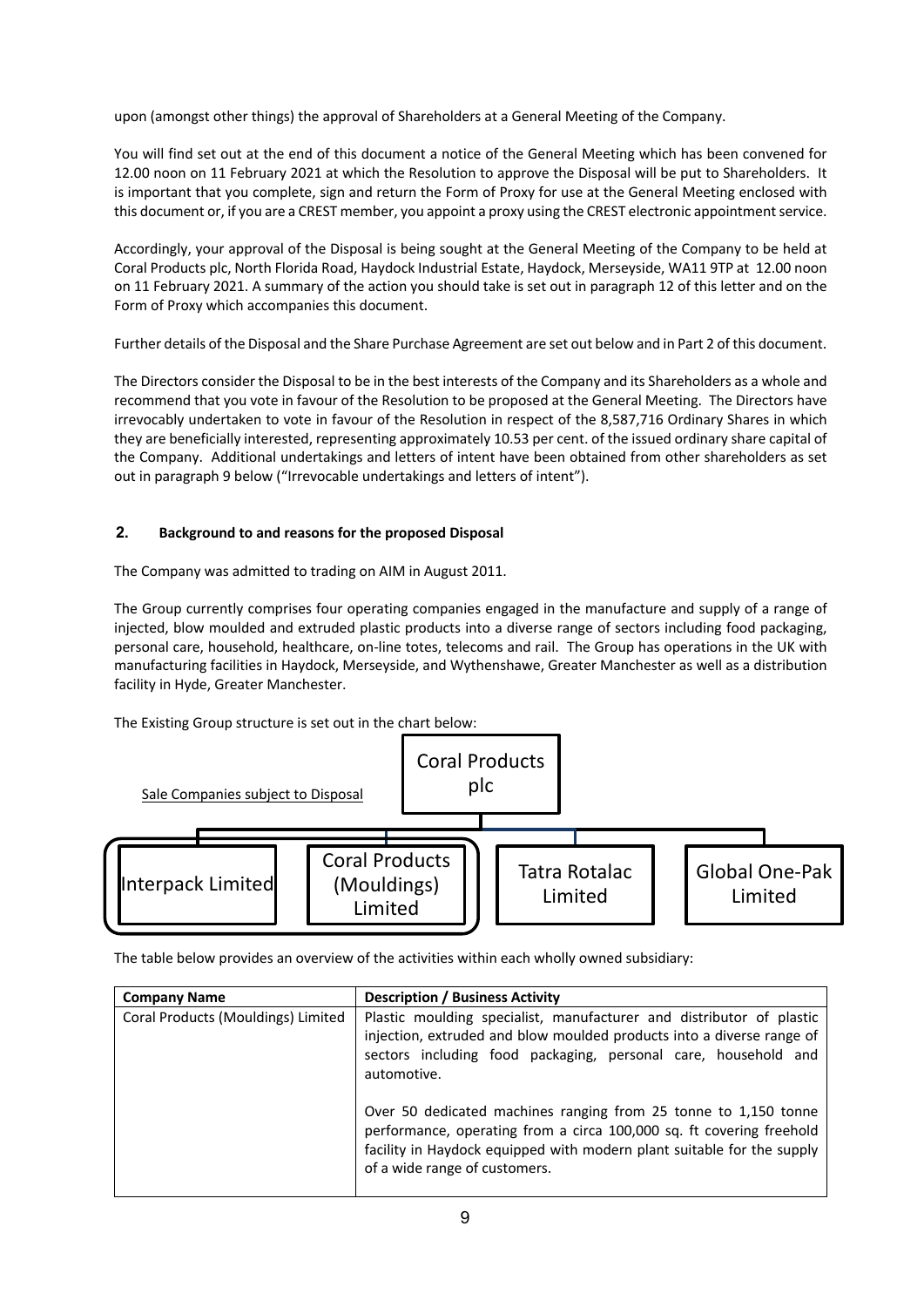| Interpack Limited     | Nationwide distributor of food packaging. Supplying<br>mainly to<br>independent food manufacturers or packers.                                                                                                                    |
|-----------------------|-----------------------------------------------------------------------------------------------------------------------------------------------------------------------------------------------------------------------------------|
| Tatra Rotalac Limited | leading UK plastic extrusions manufacturer providing custom<br>A<br>extrusions, PVC profiles and injection moulding. Tatra has a wide<br>customer base in diverse markets ranging from building, telecoms,<br>aerospace and rail. |
| Global One Pak Ltd    | Based in Manchester, the company is a leading provider of own designed<br>lotion pumps, closures and trigger sprayers.<br>International market supplier to well-known brands.                                                     |

## **3. Principal terms of the Disposal**

The Disposal is being sold for a gross sum of up to £9.4 million, of which circa £1.5 million will be used by the Company to repay existing bank debt.

The net proceeds from the Disposal will be circa £7.9 million, having repaid existing bank debt of approximately £1.5 million. The Board will conduct a review to determine the most advantageous route to deliver shareholder value and apply the net proceeds from the Disposal.

The Company will be subject to restrictive covenants for a period of 36 months from completion of the sale during which time the Company will be restricted from competing with the Sale Companies provided only that these restrictions shall not apply to the Continuing Group's existing customer base.

#### **4. Information on the Purchaser**

One51 ES Plastics (UK) Ltd is a UK subsidiary of IPL Plastics ("IPL"). IPL's turnover is in excess of USD 700 million with operations in the United States, Canada, Europe and China. IPL operates across three divisions: consumer packaging solutions, large format packaging and environmental solutions and returnable packaging solutions. IPL has 15 plants, 9 of which are based in North America, and employs over 2,000 people.

### **5. Board changes arising from the Disposal**

Michael Wood, CEO of the Company, will resign from the Company's Board on completion of the sale as he will be joining One51 as part of the Share Purchase Agreement.

Joseph Grimmond, currently Non-executive Chairman, will be appointed Executive Chairman of the Company.

### **6. Financial information relating to the Sale Companies**

Set out below is key financial information on the Sale Companies for the year ended 30 April 2019:

|                                | Sales | Gross Profit/(Loss) | Net assets |
|--------------------------------|-------|---------------------|------------|
|                                | £m    | £m                  | £m         |
| Coral Products (Mouldings) Ltd | 11.16 | 3.8                 | 0.06       |
| Interpack Ltd                  | 7.45  | $2.2^{\circ}$       | 1.74       |

## **7. Financial effects of the proposed Disposal and use of Proceeds**

A pro forma Group balance sheet (based on the based on the unaudited balance sheet figures of the Group's published interims for the six months ended 31 October 2020) showing the impact of the Disposal is set out below: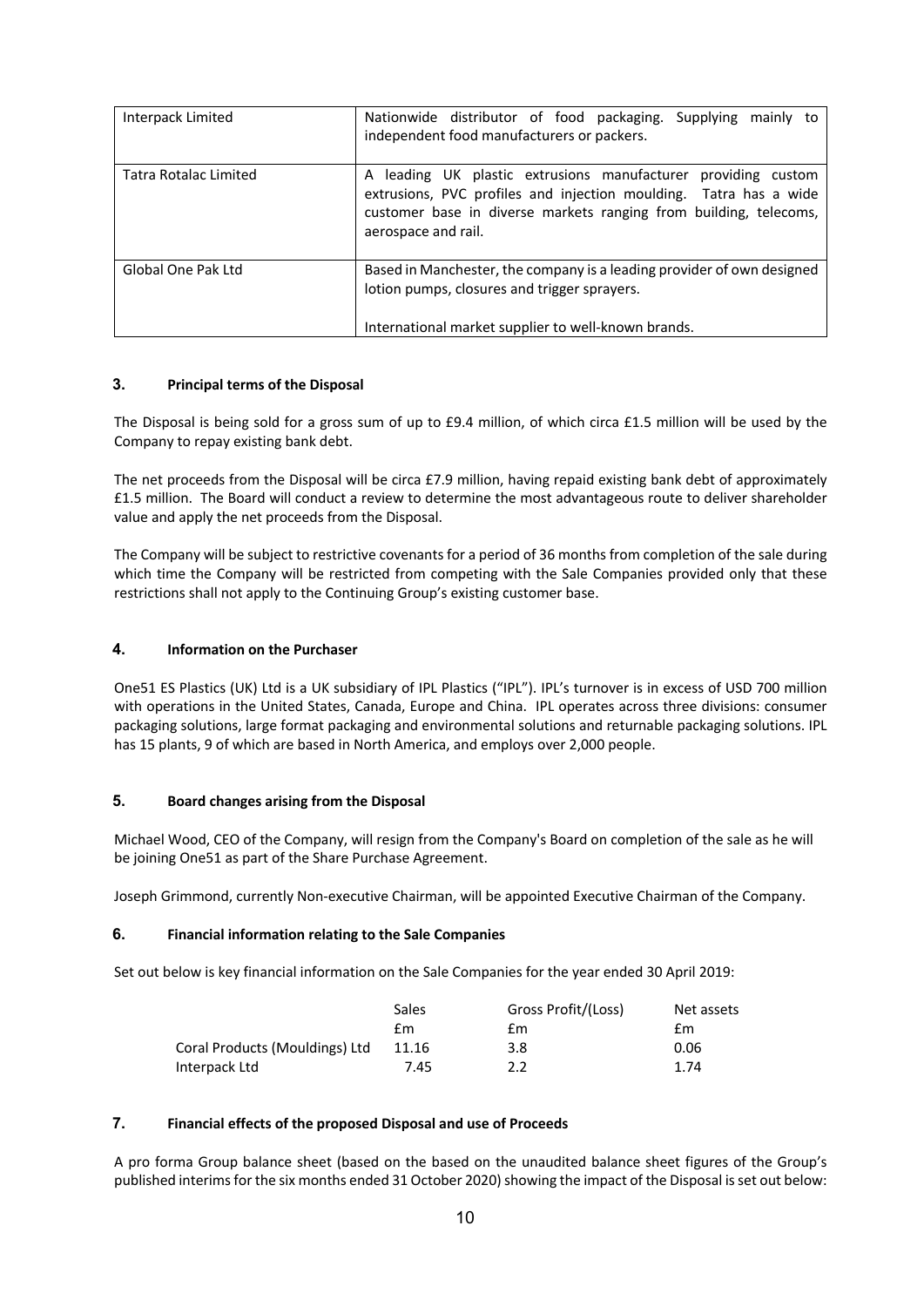|                                                                    | Group  | Adjustment<br>disposal of<br><b>CPL</b> | Adjustment<br>disposal of<br>Interpack | Adjustment<br>Goodwill   | <b>Net</b><br>Consideration | Adjusted<br>Group |
|--------------------------------------------------------------------|--------|-----------------------------------------|----------------------------------------|--------------------------|-----------------------------|-------------------|
|                                                                    |        |                                         |                                        |                          |                             |                   |
|                                                                    | £'000  | £'000                                   | £'000                                  | £'000                    | £'000                       | £'000             |
| <b>ASSETS</b>                                                      |        |                                         |                                        |                          |                             |                   |
| <b>Non-current assets</b>                                          |        |                                         |                                        |                          |                             |                   |
| Goodwill                                                           | 5,145  |                                         |                                        | (3,550)                  |                             | 1,595             |
| Other intangible assets                                            | 986    |                                         |                                        |                          |                             | 986               |
| Property, plant and equipment                                      | 2,768  | (1,788)                                 | (365)                                  |                          |                             | 615               |
| Right of use assets                                                | 4,058  | (3, 241)                                |                                        |                          | ÷,                          | 817               |
| <b>Total non-current assets</b>                                    | 12,957 | (5,029)                                 | (365)                                  | (3,550)                  |                             | 4,013             |
| <b>Current assets</b>                                              |        |                                         |                                        |                          |                             |                   |
| Inventories                                                        | 3,395  | (1, 495)                                | (395)                                  |                          |                             | 1,505             |
| Trade and other receivables                                        | 4,575  | (1,635)                                 | (1, 142)                               |                          |                             | 1,798             |
| Cash and cash equivalents                                          | 1,292  | (86)                                    | (273)                                  |                          | 7,900                       | 8,833             |
| <b>Total current assets</b>                                        | 9,262  | (3, 216)                                | (1, 810)                               | ÷,                       | 7,900                       | 12,136            |
| Assets held for sale                                               | 2,520  |                                         |                                        |                          |                             | 2,520             |
| <b>LIABILITIES</b><br><b>Current liabilities</b>                   |        |                                         |                                        |                          |                             |                   |
| Term loan                                                          |        |                                         |                                        |                          |                             |                   |
| Other borrowings                                                   | 2,526  | (809)                                   | (919)                                  |                          |                             | 798               |
| Lease liabilities                                                  | 1,393  | (86)                                    |                                        |                          |                             | 1,307             |
| Trade and other payables                                           | 3,212  | (1, 387)                                | (1,050)                                | $\overline{a}$           | $\overline{\phantom{a}}$    | 775               |
| <b>Total current liabilities</b>                                   | 7,131  | (2, 282)                                | (1,969)                                | $\blacksquare$           | ÷.                          | 2,880             |
| Liabilities on assets for sale                                     | 1,706  |                                         |                                        |                          |                             | 1,706             |
| Net current assets/(liabilities)<br><b>Non-current liabilities</b> | 2,945  | (934)                                   | 159                                    | $\overline{\phantom{a}}$ | 7,900                       | 10,070            |
| Term loan                                                          | 1,000  |                                         |                                        |                          |                             | 1,000             |
| Other borrowings                                                   |        |                                         | 180                                    | 48                       |                             |                   |
| Interco                                                            |        | (228)                                   |                                        |                          |                             |                   |
| CBIL Loan advance<br>Lease liabilities                             |        | (444)                                   | ä,                                     | ٠                        |                             | (444)             |
|                                                                    | 1,859  | (2, 167)                                |                                        | ÷,                       |                             | (308)             |
| Deferred tax                                                       | 398    | (109)                                   | (37)                                   |                          | $\overline{a}$              | 252               |
| <b>Total non-current liabilities</b>                               | 3,257  | (2,948)                                 | 143                                    | 48                       | L.                          | 500               |
| <b>NET ASSETS</b>                                                  | 12,645 | (3,015)                                 | (349)                                  | (3,598)                  | 7,900                       | 13,583            |
| <b>SHAREHOLDERS' EQUITY</b>                                        |        |                                         |                                        |                          |                             |                   |
| Share capital                                                      | 826    | (100)                                   |                                        |                          |                             | 726               |
| Share premium                                                      | 5,288  |                                         |                                        |                          |                             | 5,288             |
| Other reserves                                                     | 1,567  |                                         |                                        |                          |                             | 1,567             |
| Retained earnings                                                  | 4,964  | (2, 915)                                | (349)                                  | (3,598)                  | 7,900                       | 6,002             |
| <b>TOTAL SHAREHOLDERS' EQUITY</b>                                  | 12,645 | (3,015)                                 | (349)                                  | (3, 598)                 | 7,900                       | 13,583            |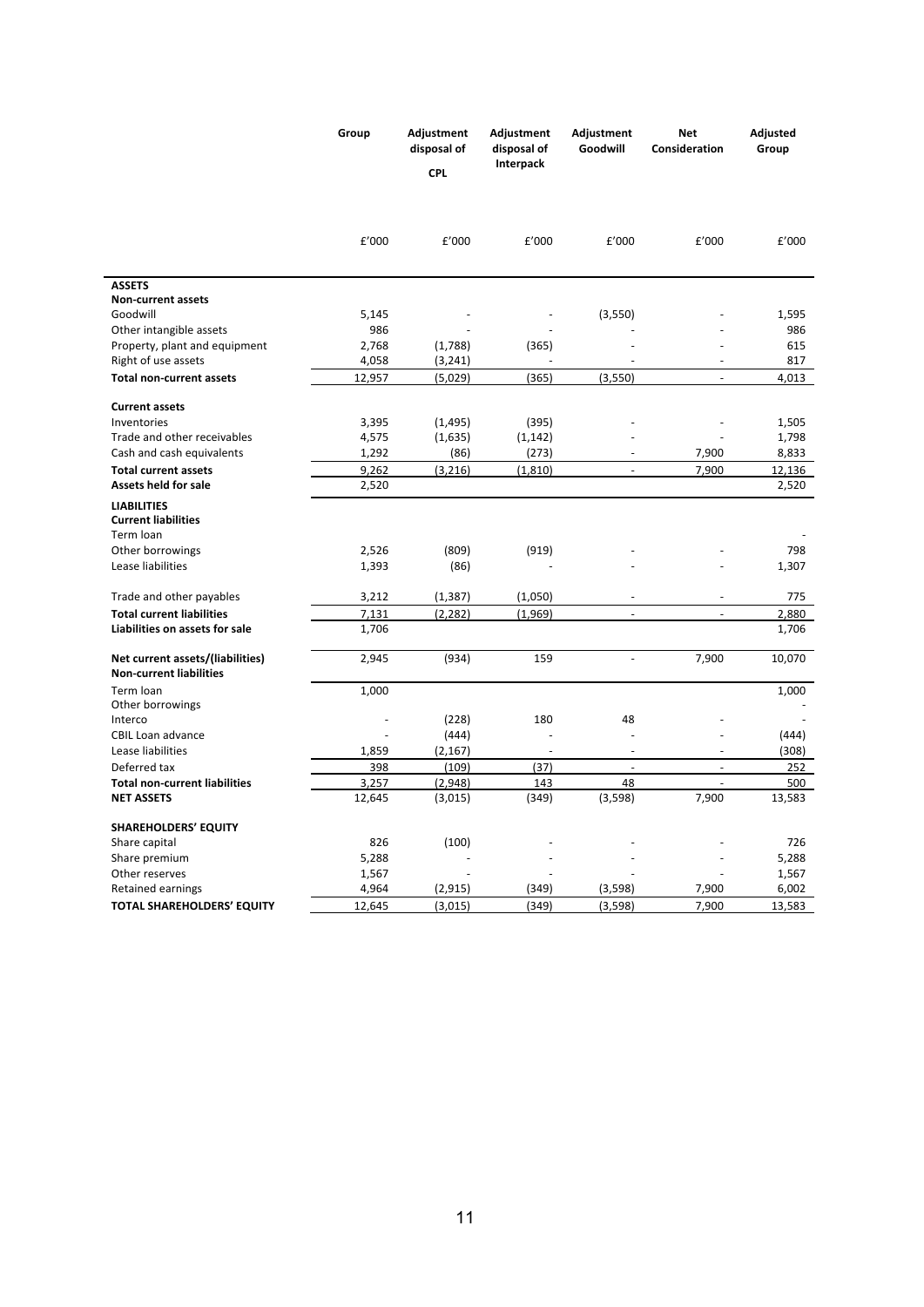|                                      | Parent<br>Company | Adjustment<br>disposal of | Adjustment<br>disposal of | <b>EMI share</b><br>scheme | <b>Net</b><br>consideration | Adjusted<br>Parent |
|--------------------------------------|-------------------|---------------------------|---------------------------|----------------------------|-----------------------------|--------------------|
|                                      |                   | <b>CPL</b>                | IP                        |                            |                             | Company            |
|                                      | £'000             | £'000                     | £'000                     | £'000                      | £'000                       | £'000              |
| <b>ASSETS</b>                        |                   |                           |                           |                            |                             |                    |
| <b>Non-current assets</b>            |                   |                           |                           |                            |                             |                    |
| Investment in subsidiaries           | 10,951            | $-100$                    | $-4,495$                  | $-131$                     |                             | 6,225              |
| Other intangible assets              |                   |                           |                           |                            |                             |                    |
| Property, plant and equipment        | 2,520             | $\blacksquare$            | L,                        |                            | $\overline{\phantom{a}}$    | 2,520              |
| <b>Total non-current assets</b>      | 13,471            | $-100$                    | $-4,495$                  | $-131$                     | $\blacksquare$              | 8,745              |
| <b>Current assets</b>                |                   |                           |                           |                            |                             |                    |
| Inventories                          |                   |                           |                           |                            |                             |                    |
| Trade and other receivables          | 39                |                           |                           |                            |                             | 39                 |
| Amounts owed by group undertakings   | ÷.                |                           |                           |                            |                             |                    |
| Cash and cash equivalents            | 12                |                           |                           |                            | 7,900                       | 7,912              |
| <b>Total current assets</b>          | 51                | $\blacksquare$            | ÷.                        | $\blacksquare$             | 7,900                       | 7,951              |
| <b>LIABILITIES</b>                   |                   |                           |                           |                            |                             |                    |
| <b>Current liabilities</b>           |                   |                           |                           |                            |                             |                    |
| Term Ioan                            | 188               |                           |                           |                            |                             | 188                |
| Other borrowings                     |                   |                           |                           |                            |                             |                    |
| Amounts owed to group undertakings   |                   |                           |                           |                            |                             |                    |
| Trade and other payables             | 677               |                           |                           |                            |                             | 677                |
| <b>Total current liabilities</b>     | 865               | ÷,                        |                           | ÷,                         |                             | 865                |
| Net current assets/(liabilities)     | $-814$            | $\overline{\phantom{a}}$  |                           | $\overline{\phantom{a}}$   | 7,900                       | 7,086              |
| <b>Non-current liabilities</b>       |                   |                           |                           |                            |                             |                    |
| Term Ioan                            | 1,577             |                           |                           |                            |                             | 1,577              |
| Other borrowings                     |                   |                           |                           |                            |                             |                    |
| Deferred tax                         |                   |                           |                           |                            |                             |                    |
| <b>Total non-current liabilities</b> | 1,577             |                           |                           |                            |                             | 1,577              |
| <b>NET ASSETS</b>                    | 11,080            | $-100$                    | $-4.495$                  | $-131$                     | 7,900                       | 14,254             |
| <b>SHAREHOLDERS' EQUITY</b>          |                   |                           |                           |                            |                             |                    |
| Share capital                        | 826               |                           |                           |                            |                             | 826                |
| Share premium                        | 5,288             |                           |                           |                            |                             | 5,288              |
| Other reserves                       | 1,567             |                           |                           |                            |                             | 1,567              |
| Retained earnings                    | 3,399             | $-100$                    | $-4,495$                  | $-131$                     | 7,900                       | 6,573              |
| <b>TOTAL SHAREHOLDERS' EQUITY</b>    | 11,080            | $-100$                    | $-4,495$                  | $-131$                     | 7,900                       | 14,254             |

## **8. Strategy for the Continuing Group**

Following the Disposal, the Continuing Group will comprise:

- Coral Products Plc, the Group holding company;
- Tatra Rotalac Limited which specialises in the manufacture of plastic extrusions and injection mouldings, Tatra manufacture round, square and oval tubes as well as rigid and flexible profile extrusions, co-extrusions and injection mouldings; and
- Global One-Pak Limited, a leading supplier of lotion pumps, triggers and mist sprayers.

Summarised financial information on the Continuing Group's operating companies' businesses, as extracted from the unaudited management accounts for the 8 months ended 31 December 2020, is set out below:

|                    | Sales<br>fm | Pre-tax profits* Net assets<br>fm. | £m   |
|--------------------|-------------|------------------------------------|------|
| Tatra-Rotalac Ltd  | £3.9        | £0.4                               | £1.8 |
| Global One-Pak Ltd | f2.5        | £0.5                               | f1.0 |

**\***Pre-tax profits are stated before management charges and Covid related exceptional items

The Board believes there is a potential to further develop the Continuing Group in terms of sales and profits.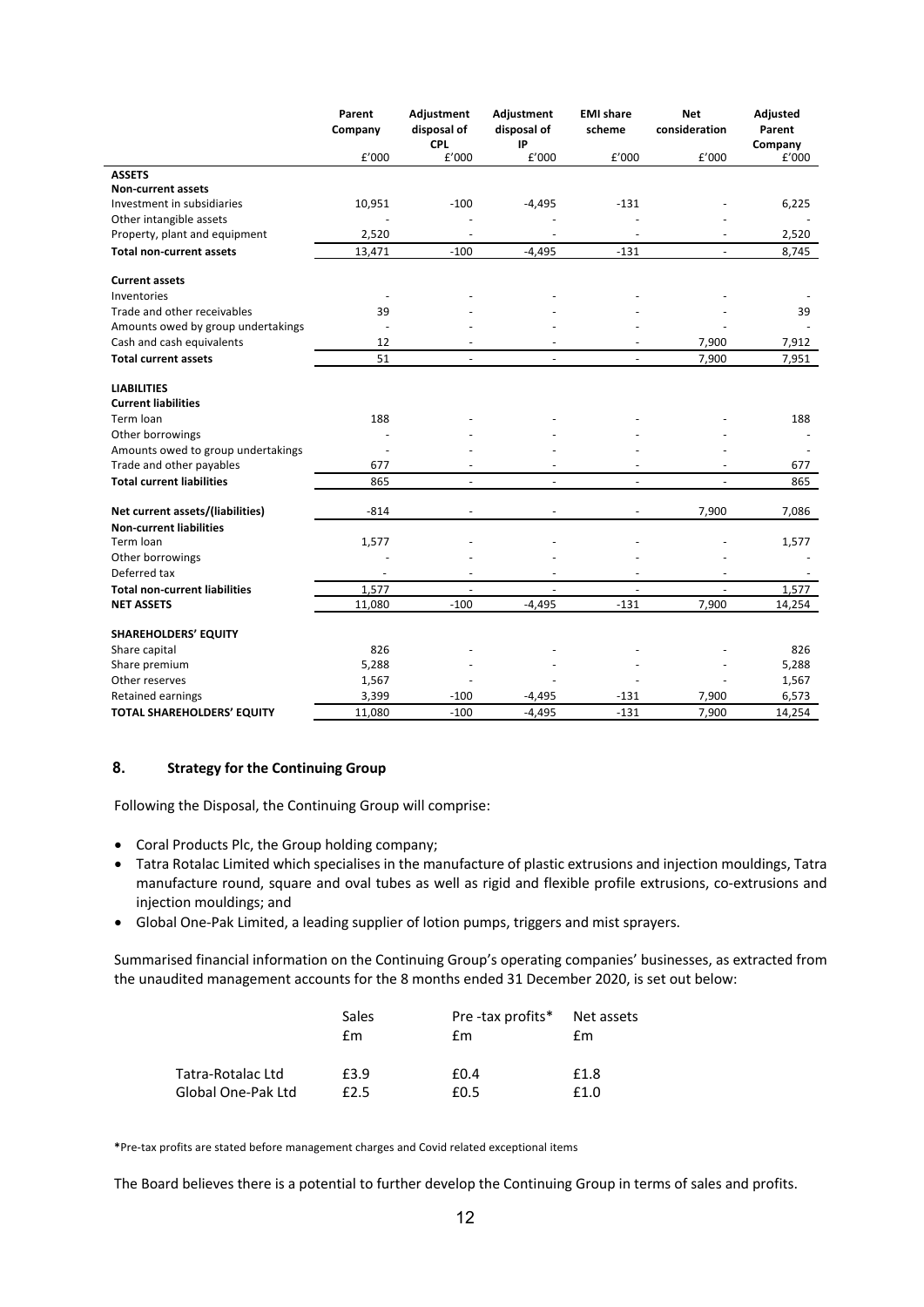Following completion of the Disposal, the Board will conduct a review to determine the most advantageous route to deliver Shareholder value and apply the net proceeds from the Disposal.

Coral Products plc continues to hold the freehold for the Haydock site and intends to enter into a 10-year lease with the purchaser at an annual rent of £300,000 per annum with a 5-year break clause and rent review after 5 years.

#### **9. Irrevocable undertakings and letters of intent**

The Company has received irrevocable undertakings from certain Shareholders to vote in favour of the Resolution at the General Meeting in respect of, in aggregate, 26,103,312 Existing Ordinary Shares representing approximately 31.59 per cent. of the Ordinary Shares held by Shareholders entitled to vote on the Resolution.

#### **10. General Meeting**

The General Meeting of the Company, notice of which is set out at the end of this Document, is to be held at 12.00 noon on 11 February 2021. The General Meeting is being held for the purpose of considering and, if thought fit, passing the Resolution.

A summary of the Resolution is set out below. Please note that this is not the full text of the Resolution and you should read this section in conjunction with the Resolution contained in the Notice of General Meeting at the end of this document.

#### **Resolution 1**

That the Disposal in accordance with the terms of the Share Purchase Agreement be approved.

The Disposal is conditional upon, amongst other things, the approval of Shareholders and will not proceed without such approval.

## **11. Arrangements for the General Meeting**

The Board strongly urges Shareholders to comply with Government public health instructions in respect of the COVID-19 pandemic and its advice in relation to social contact, public gatherings and non-essential travel. Please note that the Company currently intends to refuse entry to Shareholders who do attempt to attend the General Meeting in order to comply with those public health instructions. The health of the Shareholders, as well as its officers and employees, is of paramount importance. It is expected that the attendance by certain of the Directors in person at the General Meeting will be limited to satisfy the requirements of a quorum. The General Meeting will end immediately following the formal business required and there will be no corporate presentations, Q&A or refreshments. Social distancing measures will be in place and strict hygiene arrangements in force. Shareholders are therefore instructed to participate in the General Meeting by proxy rather than attend the General Meeting in person. Details of how to appoint the Chairman of the Meeting or another person as your proxy using the Form of Proxy are set out in the notes to the Form of Proxy enclosed with this Notice of General Meeting.

The results of the General Meeting will be available on the Company's website shortly after the General Meeting has closed. The Board continues to follow advice issued by the Government with respect to the COVID-19 pandemic and will issue further guidance if necessary.

**In light of this request to not attend the General Meeting, the Board shall accept any questions relating to the business being dealt with at the General Meeting submitted by Shareholders in advance to the Company and the Company shall, where considered appropriate, publish the question and the response on the Company website in advance of the General Meeting. Any such questions should be sent to the following email address CHAIRMAN@CORALPRODUCTS.COM so as to be received by no later than 12.00 noon on 9 February 2021.**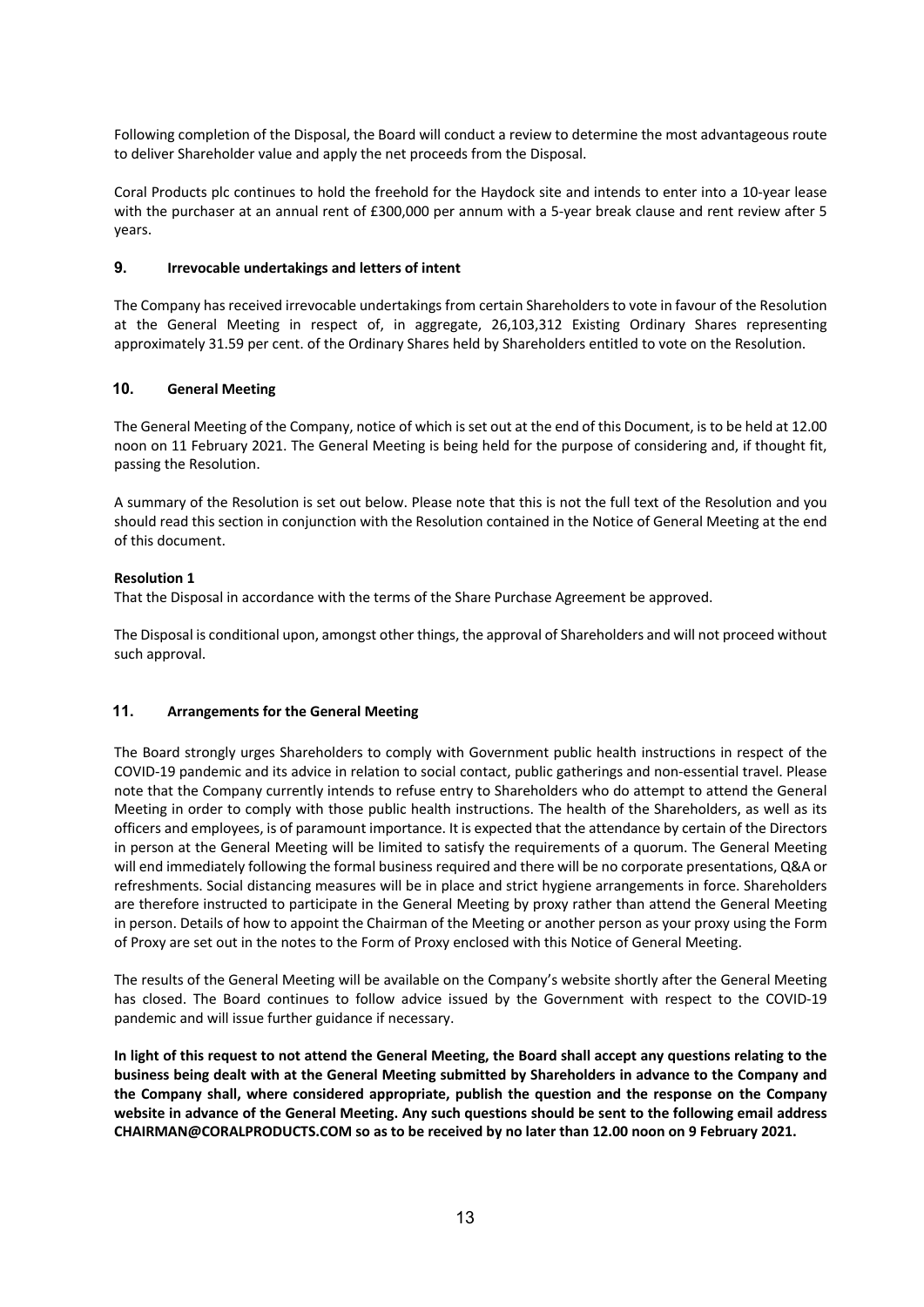## **12. Action to be taken**

Please check that you have received a Form of Proxy for use in relation to the General Meeting.

Given that no Shareholder attendance at the General Meeting will be permitted, you are strongly encouraged to complete, sign and return your Form of Proxy in accordance with the instructions printed thereon so as to be received by post or, during normal business hours only, by hand, as soon as possible but in any event so as to arrive by not later than 12.00 noon on 9 February 2021 (or, in the case of an adjournment of the General Meeting, not later than 48 hours before the time fixed for the holding of the adjourned meeting).

Appointing a proxy in accordance with the instructions set out above will enable your vote to be counted at the General Meeting.

## **13. Documents available for inspection**

Copies of this document will be available to the public, free of charge, at the Company's registered office during usual business hours on any weekday (Saturdays, Sundays and public holidays excepted) from the date of this document until the date of the General Meeting.

This document is also available on the Company's website, www.coralproducts.com. Except to the extent expressly stated in this document, information on that website, any website mentioned in this document or any website directly or indirectly linked to those websites has not been verified and does not form part of this document and Shareholders should not rely on it.

## **14. Recommendation**

The Directors consider the Disposal to be in the best interests of the Company and its Shareholders as a whole and accordingly unanimously recommend that Shareholders vote in favour of the Resolution to be proposed at the General Meeting as they intend to do so in respect of their own beneficial holdings amounting, in aggregate, to 8,698,716 Existing Ordinary Shares, representing approximately 10.53 per cent. of the Existing Ordinary Shares.

Yours faithfully,

Joseph Grimmond *Chairman* Coral Products plc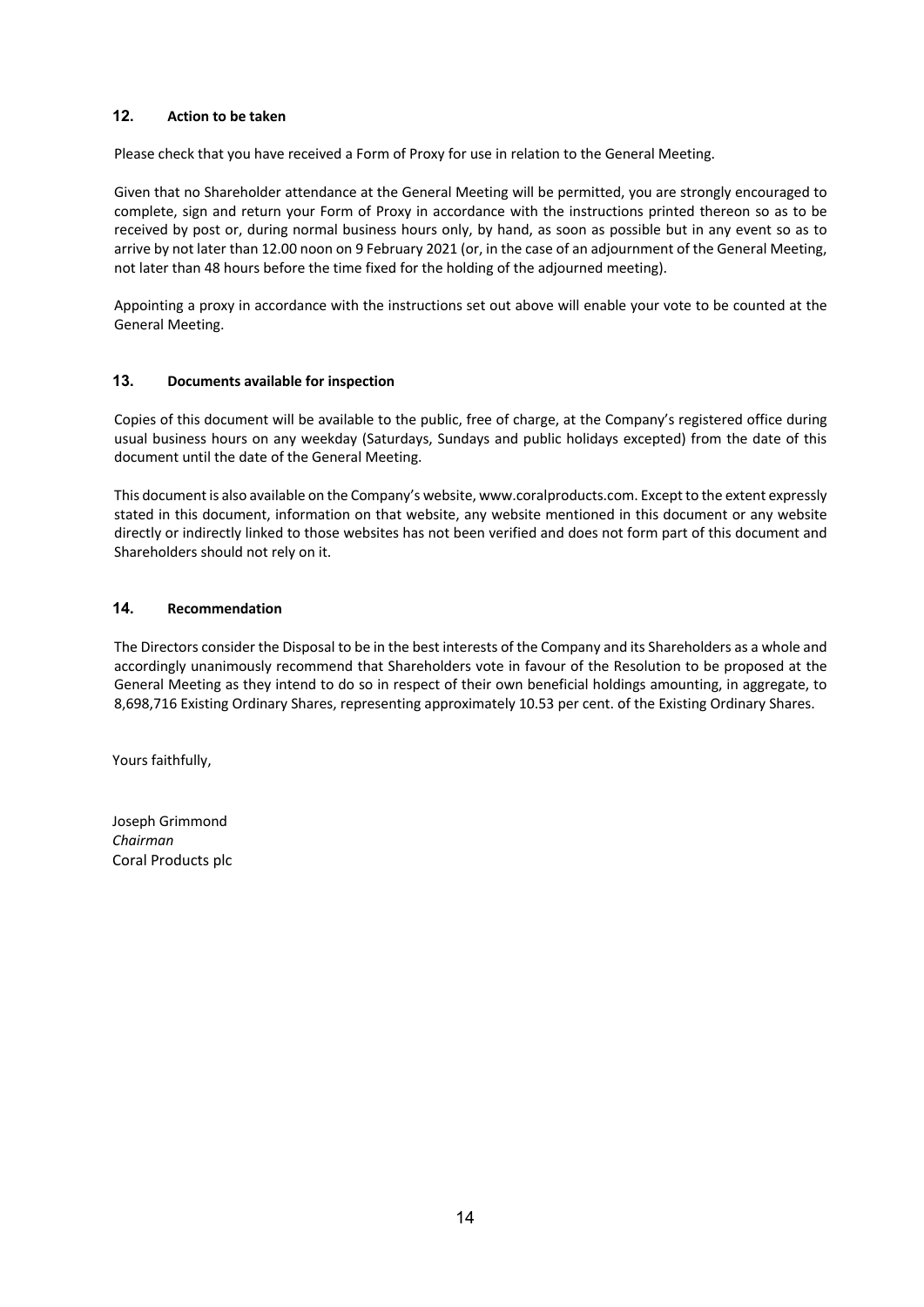#### **PART 2**

### **SUMMARY OF THE PRINCIPAL TERMS OF THE SHARE PURCHASE AGREEMENT**

### **1. General**

The Share Purchase Agreement was entered into on 23 December 2020 between the Company and the Purchaser.

Pursuant to the terms of the Share Purchase Agreement, the Company has conditionally agreed to sell and the Purchaser has conditionally agreed to purchase the entire issued share capital of the Sale Companies, comprising Coral Products (Mouldings) Limited and Interpack Limited.

### **2. Conditions**

Completion is conditional on (amongst other things) the Resolution being passed by the requisite majority at the General Meeting (or any adjournment thereof).

If any of the Conditions are not satisfied by 30 April 2021, then the Purchaser may terminate the Share Purchase Agreement.

### **3. Pre-Completion obligations**

At all times during the period from (and including) the date of the Share Purchase Agreement up to (and including) the date of Completion or, if earlier, the termination of the Share Purchase Agreement in accordance with its terms, the Company has agreed (amongst other things):

- (a) to procure that the Sale Companies carry on business in the ordinary course and in particular giving customary undertakings to the Purchaser in respect of entry into of contracts, capital expenditure, borrowing and the like; and
- (b) to procure the release, conditional on Completion, of all guarantees and securities over the Sale Companies assets (including shares held by the Company in the Sale Companies) from the Group's bankers.

### **4. Consideration**

Pursuant to the terms of the Share Purchase Agreement, the Company has conditionally agreed to sell the entire issued share capital of each of the Sale Companies to the Purchaser for a maximum aggregate consideration of up to £9.4 million (subject to adjustment as described below). The consideration is payable in cash in part on Completion and in part following the finalisation of the completion accounts (as described below). The Purchaser will be assuming certain existing net working capital creditors within the Sale Companies amounting to approximately £1.6 million. The Company will ensure that a normal level of working capital remains within the Sale Companies at Completion. The final consideration due to Coral Products Plc is subject to other customary adjustments at Completion, such as the actual working capital at Completion against an agreed target level and adjustments for cash or debt items following preparation of completion accounts. At Completion, consideration of £9.4 million will be paid by the Purchaser to the Company.

### **5. Termination**

The Share Purchase Agreement may be terminated:

- i. automatically if the Conditions have not been satisfied or (where applicable) waived by 30 April 2021 (or such other date as the parties may agree); and
	- by the Purchaser:
- ii. on the occurrence of an insolvency event on the part of any of the Sale Companies or the Company;
- iii. iii. in the event of a material breach of warranty or other material breach of the Share Purchase Agreement; and
- iv. if circumstances arise which are likely to, or do result in, a material adverse change in the context of the Sale Companies as a whole.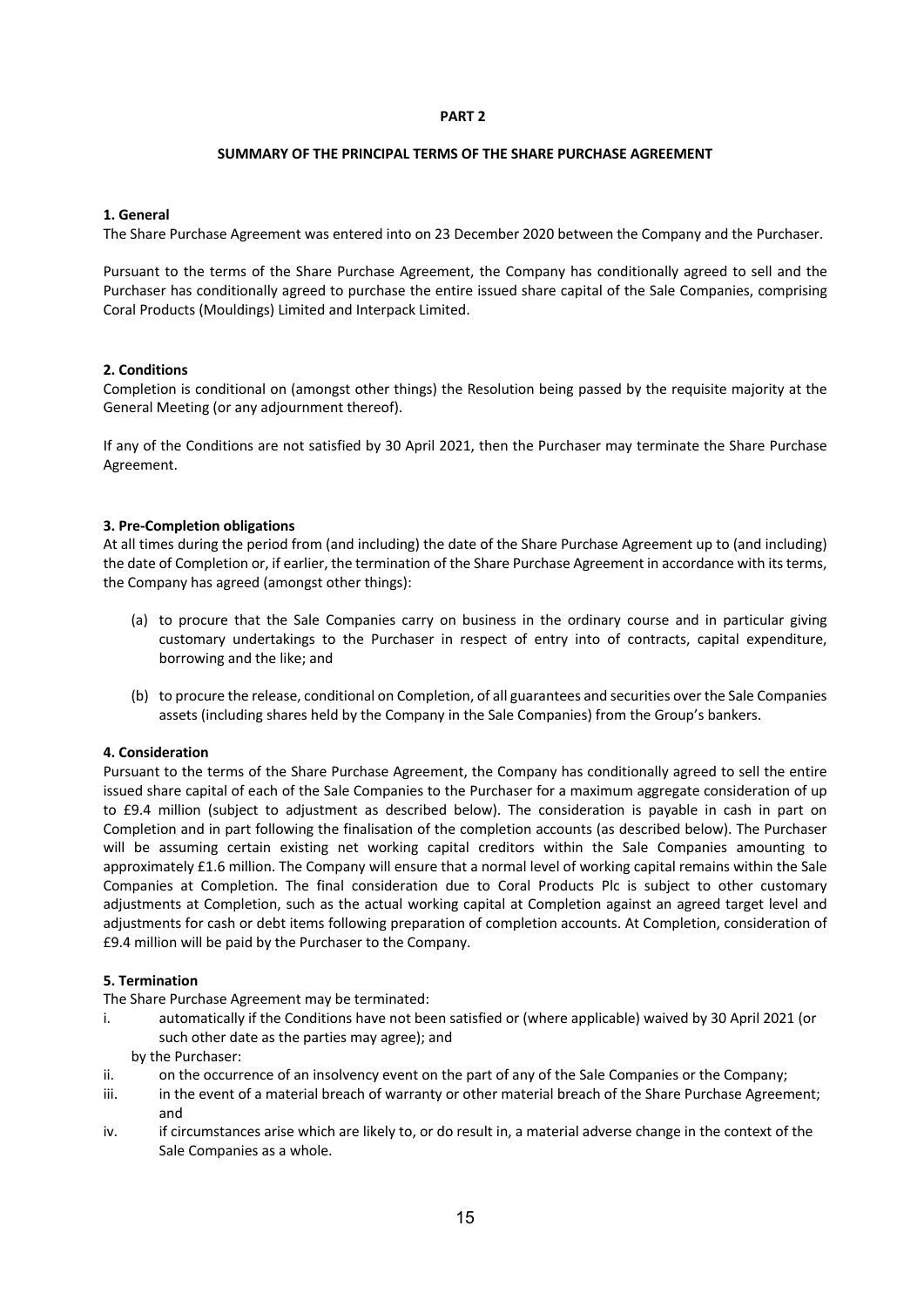#### **6. Warranties and indemnities**

The Share Purchase Agreement contains warranties and tax covenants by the Company to the Purchaser which are customary for a transaction of this nature. Such warranties are given on the date of the Share Purchase Agreement and repeated on Completion.

The Company has also provided certain indemnities to the Purchaser which are customary for a transaction of this nature.

## **7. Restrictive Covenants**

The Share Purchase Agreement contains certain customary restrictions on the ability of the Continuing Group to compete in the territories covered by the Sale Companies (Restricted Territories) in respect of l ("Restricted Services"). The restrictions are for a period of 3 years from Completion and do not restrict the Continuing Group's operations or potential operations outside the Restricted Territories or, within the Restricted Territories, where they do not involve Restricted Services.

#### **8. Governing law**

The Share Purchase Agreement is governed by English law.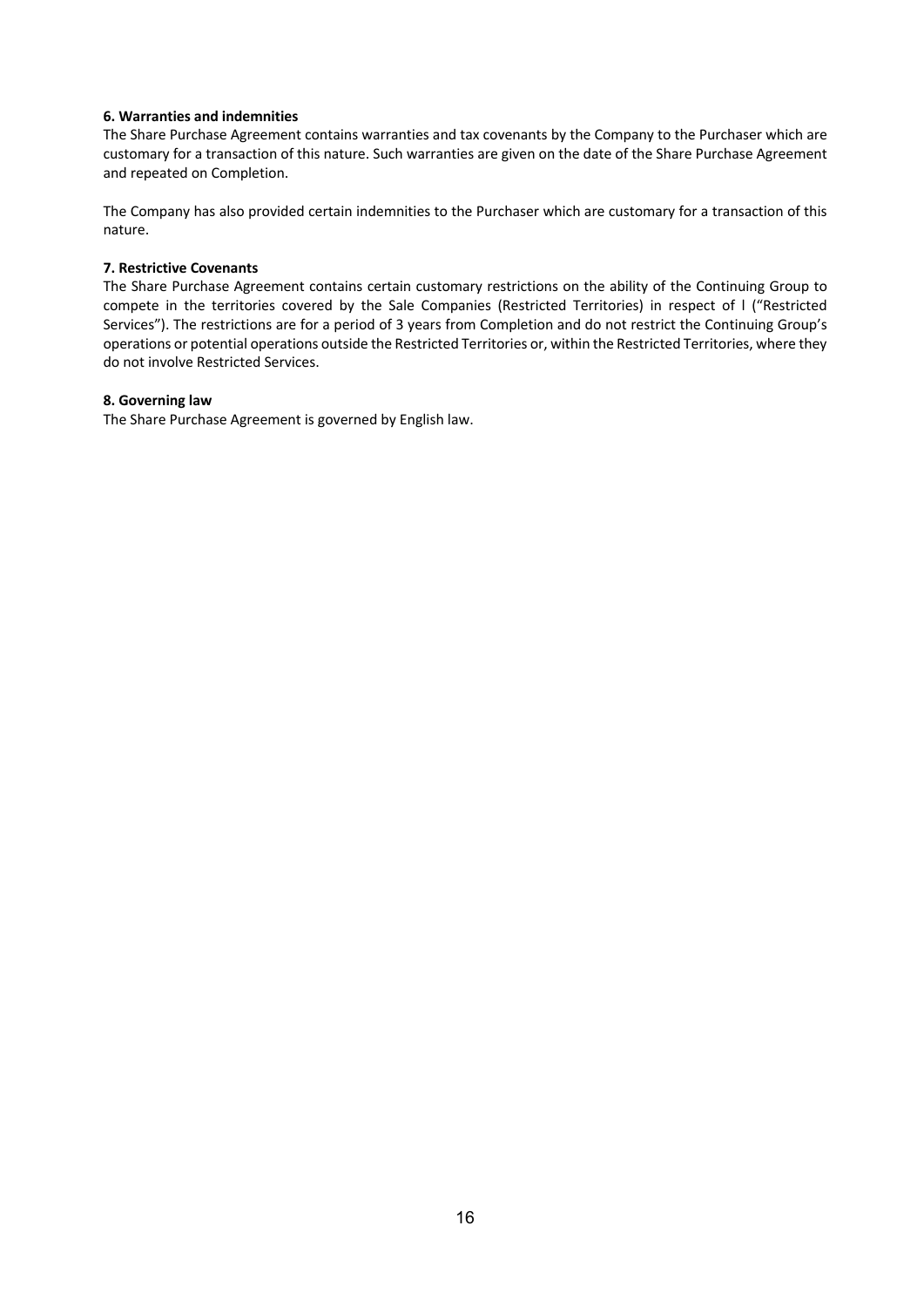#### **NOTICE OF GENERAL MEETING**

#### **CORAL PRODUCTS PLC**

#### *Incorporated and registered in England and Wales with registered number* 02429784

**NOTICE IS HEREBY GIVEN** that a General Meeting of Coral Products plc (the **Company**) will be held at 12.00 noon at Coral Products plc, North Florida Road, Haydock Industrial Estate, Haydock, Merseyside, WA11 9TP on 11 February 2021 for the purpose of considering and, if thought fit, passing the following Resolution, which will be proposed as an ordinary resolution.

For the purposes of this Resolution capitalised terms shall (unless the context requires otherwise) have the meaning ascribed to them in a circular from the Company to its shareholders dated 18 January 2021 (the **Circular**).

#### **ORDINARY RESOLUTION**

**THAT**, for the purposes of Rule 15 of the AIM Rules for Companies published by the London Stock Exchange plc, the Disposal (as defined in the Circular of which this notice convening the General Meeting forms part), on the terms and subject to the conditions of the Share Purchase Agreement (as defined in the Circular), be and is hereby approved and that the board of directors of the Company (or a duly constituted committee of the board) be and is hereby authorised to take such steps as they, in their absolute discretion, consider necessary or desirable to effect the same and agree such variations and amendments to the Share Purchase Agreement (as defined in the Circular) as the board of directors (or a duly constituted committee of the board) may in their absolute discretion consider necessary or desirable provided that such variations or amendments are not material and the board of directors (or a duly constituted committee of the board) be and they are hereby authorised to do all things which they, in their absolute discretion, consider to be necessary or desirable to implement and give effect to or otherwise in connection with the Disposal (as defined in the Circular) and any matter incidental to the Disposal.

#### **BY ORDER OF THE BOARD**

Sharon Tinsley *Company Secretary* 18 January 2021

*Registered office:*

*North Florida Road Haydock Industrial Estate Haydock Merseyside WA11 9TP*

### **Notes:**

1. A member entitled to attend and vote at the General Meeting convened by the above Notice of General Meeting is entitled to appoint a proxy or proxies to exercise all or any of the rights of the member to attend and speak and vote on his behalf. A proxy need not be a member of the Company. A member may appoint more than one proxy in relation to the General Meeting, provided that each proxy is appointed to exercise the rights attached to a different share or shares held by that member. Details of how to appoint the Chairman of the Meeting or another person as your proxy using the Form of Proxy are set out in the notes to the Form of Proxy enclosed with this Notice of General Meeting.

2. A vote withheld is not a vote in law, which means that the vote will not be counted in the calculation of votes for or against the resolution. If no voting indication is given, your proxy will vote or abstain from voting at his or her discretion. If a voting indication is given, your proxy will be legally obliged to vote in accordance with that indication. Your proxy will vote (or abstain from voting) as he or she thinks fit in relation to any other matter which is put before the General Meeting.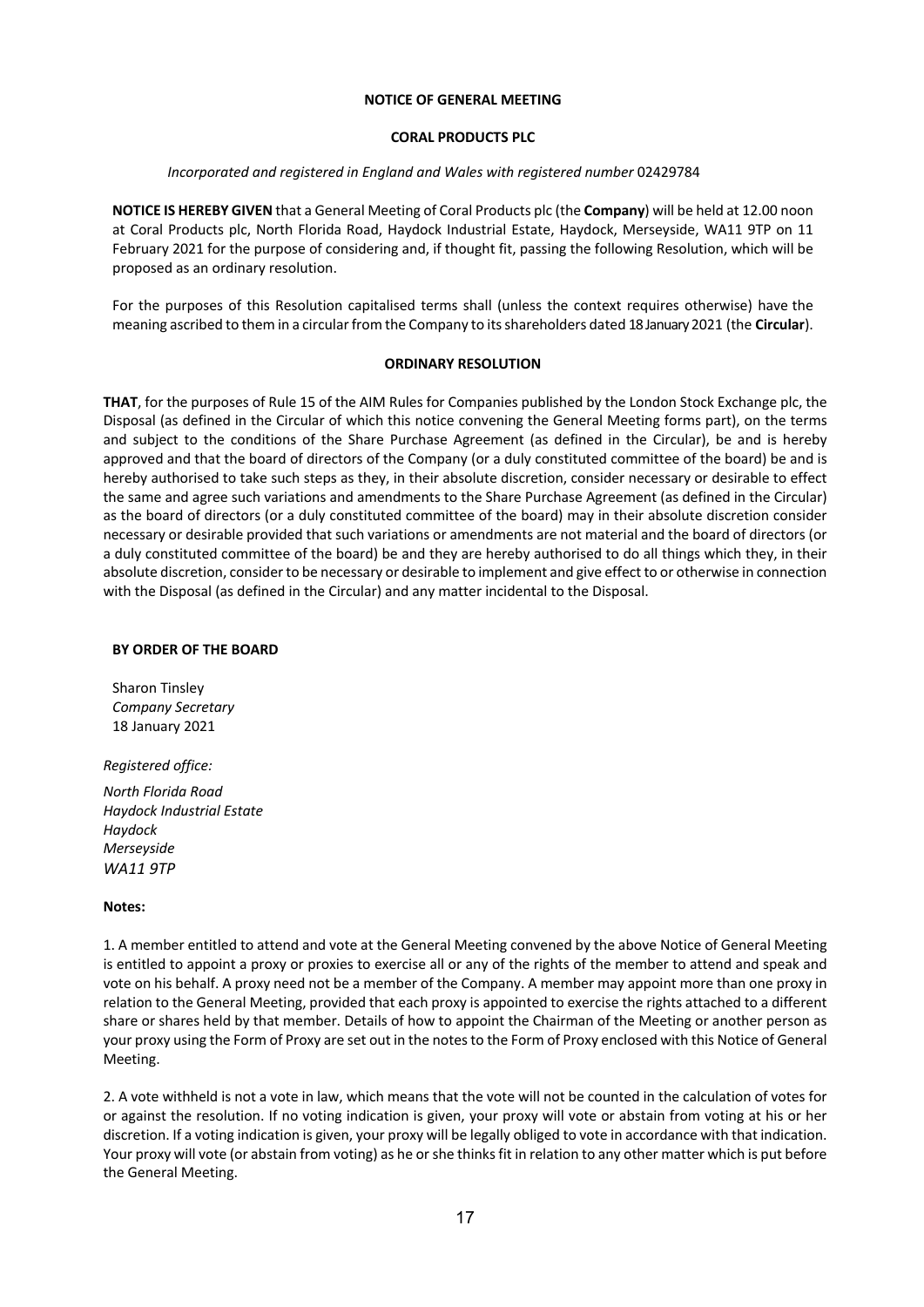3. To appoint a proxy or proxies you may:

3.1 use the Form of Proxy enclosed with this Notice of General Meeting. To be valid, the Form of Proxy, together with the power of attorney or other authority (if any) under which it is signed or a certified copy of the same, must be received by post or (during normal business hours only) by hand at Share Registrars Limited, The Courtyard, 17 West Street, Farnham, Surrey, GU9 7DR, in each case no later than 12.00 noon on 9 February 2021 (or, in the case of an adjournment of the General Meeting, not later than 48 hours before the time fixed for the holding of the adjourned meeting); or

3.2 submit your proxy electronically at www.sharegateway.co.uk by completing the authentication requirements on the website so as to be received by 12.00 noon on 9 February 2021 (or, in the case of an adjourned meeting, not less than 48 hours prior to the time and date set for the adjourned meeting, excluding any part of a day which is not a business day). Holders of ordinary shares will need to use their personal proxy registration code, which is printed on the Form of Proxy, to validate the submission of their proxy online. Should the Form of Proxy be completed electronically and a hard copy then posted, the Form of Proxy that arrives last will be counted to the exclusion of instructions received earlier, whether electronically or posted; or

3.3 if you hold your Ordinary Shares in uncertificated form, use the CREST electronic proxy appointment service as described in note 9 below.

4. A Form of Proxy which may be used to make such an appointment and give proxy instructions accompanies this Notice of Meeting. If you do not have a Form of Proxy and believe that you should have one, or if you require additional forms, please contact Share Registrars Limited on +44 (0) 1252 821390 (lines are open 9.00 a.m. to 5.30 p.m. (UK time) Monday to Friday). Should you wish to appoint more than one proxy, please photocopy the form indicating on each copy the name of the Chairman as proxy you wish to appoint, the number of Ordinary Shares in respect of which the proxy is appointed and the way in which you wish them to vote on the resolutions that are proposed. You should send all pages to Share Registrars Limited, The Courtyard, 17 West Street, Farnham Surrey, GU9 7DR.

5. If you submit more than one valid proxy appointment in respect of the same share or shares, the appointment received last before the latest time for the receipt of proxies will take precedence.

6. If you are a person who has been nominated under section 146 of the Companies Act 2006 to enjoy information rights (a "**Nominated Person**") you may, under an agreement between you and the member of the Company who has nominated you, have a right to be appointed (or have someone else appointed) as a proxy for the Meeting. If you do not have such a proxy appointment right, or you do but do not wish to exercise it, you may have a right to give instructions to the member who has appointed you as to the exercise of voting rights. Nominated Persons are advised to contact the member who nominated them for further information on this.

7. If you are a Nominated Person, the statements of the rights of members in relation to the appointment of proxies in notes 1 to 6 above do not apply. The rights described in these notes can only be exercised by registered members of the Company.

8. CREST members who wish to appoint a proxy or proxies by using the CREST electronic proxy appointment service may do so for the General Meeting and any adjournment(s) thereof by using the procedures described in the CREST Manual (available at **www.euroclear.com/CREST**). CREST personal members or other CREST sponsored members, and those CREST members who have appointed a voting service provider(s), should refer to their CREST sponsor or voting service provider(s), who will be able to take the appropriate action on their behalf.

9. In order for a proxy appointment made by means of CREST to be valid, the appropriate CREST message (a "**CREST Proxy Instruction**") must be properly authenticated in accordance with Euroclear UK & Ireland Limited's specifications and must contain the information required for such instructions, as described in the CREST Manual. The message, regardless of whether it constitutes the appointment of a proxy or is an amendment to the instruction given to a previously appointed proxy, must be transmitted so as to be received by the issuer's agent (ID 7RA36), by 12.00 noon on 9 February 2021 (or, in the case of an adjournment of the General Meeting, not later than 48 hours before the time fixed for the holding of the adjourned meeting). For this purpose, the time of receipt will be taken to be the time (as determined by the timestamp applied to the message by the CREST Applications Host) from which the issuer's agent is able to retrieve the message by enquiry to CREST in the manner prescribed by CREST.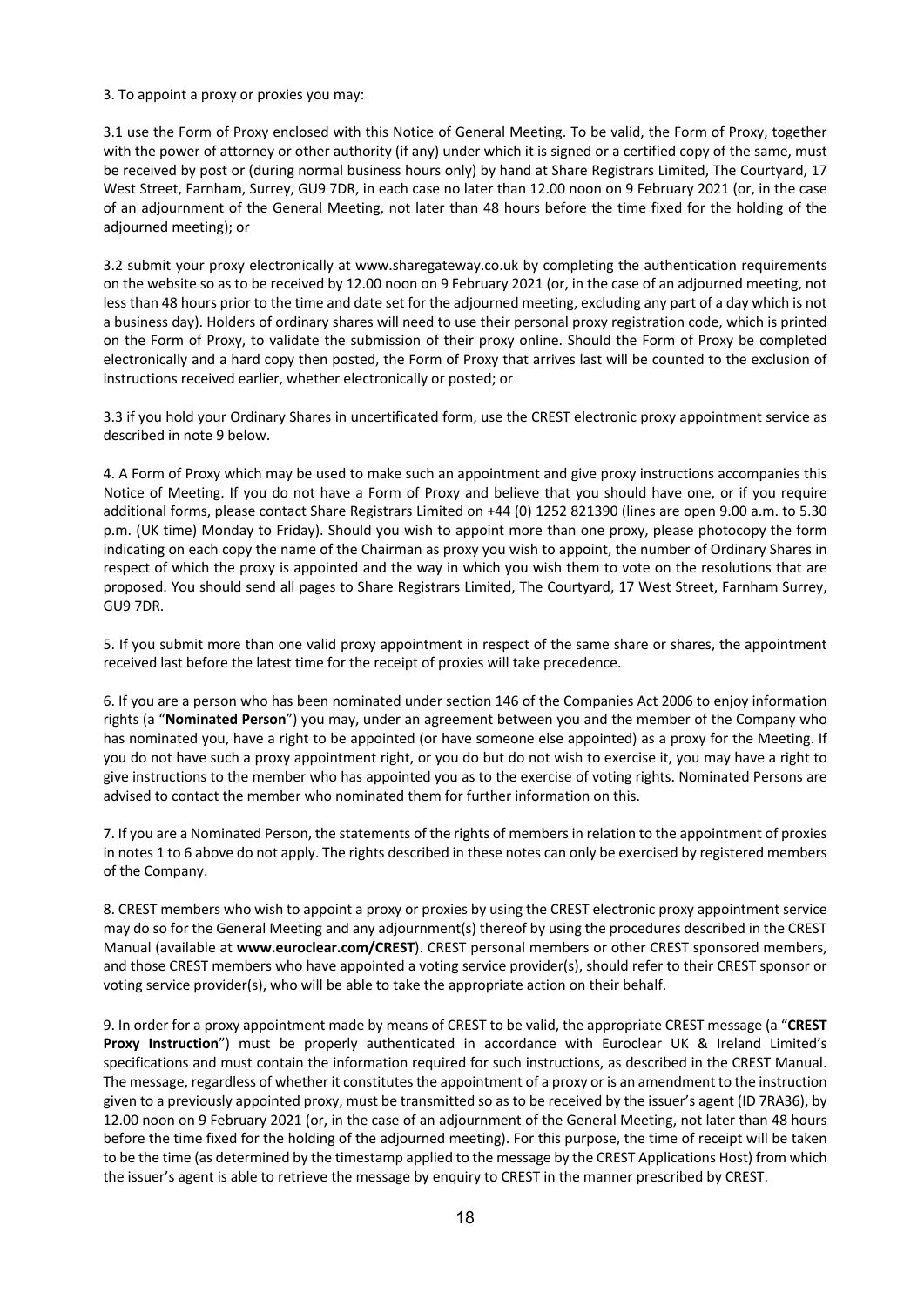10. CREST members and, where applicable, their CREST sponsors or voting service providers should note that Euroclear UK & Ireland Limited does not make available special procedures in CREST for any particular messages. Normal system timings and limitations will therefore apply in relation to the input of CREST Proxy Instructions. It is the responsibility of the CREST member concerned to take (or, if the CREST member is a CREST personal member or sponsored member or has appointed a voting service provider(s), to procure that his CREST sponsor or voting service provider(s) take(s)) such action as shall be necessary to ensure that a message is transmitted by means of the CREST system by any particular time. In this connection, CREST members and, where applicable, their CREST sponsors or voting service providers are referred, in particular, to those sections of the CREST Manual concerning practical limitations of the CREST system and timings.

11. The Company may treat as invalid a CREST Proxy Instruction in the circumstances set out in Regulation 35(5)(a) of the Uncertificated Securities Regulations 2001 (as amended).

12. To change your proxy instructions simply submit a new proxy appointment using the methods set out above. Note that the cut-off time for receipt of proxy appointments (see above) also applies in relation to amended instructions; any amended proxy appointment received after the relevant cut-off time will be disregarded.

13. A corporation which is a member can appoint one or more corporate representatives who may exercise, on its behalf, all its powers as a member provided that no more than one corporate representative exercises powers over the same share.

14. Any member or his proxy attending the General Meeting has the right to ask any question at the General Meeting relating to the business of the General Meeting. The Company must cause to be answered any such question relating to the business dealt with at the General Meeting but no such answer need be given if (a) to do so would interfere unduly with the preparation for the General Meeting or involve the disclosure of confidential information, (b) the answer has already been given on a website in the form of an answer to a question, or (c) it is undesirable in the interests of the Company or the good order of the General Meeting that the question be answered.

15. Pursuant to section 360B of the Companies Act 2006 and Regulation 41 of the Uncertificated Securities Regulations 2001 (as amended), only shareholders registered in the register of members of the Company as at 12 noon on 9 February 2021 shall be entitled to attend and vote at the General Meeting in respect of the number of shares registered in their name at such time. If the General Meeting is adjourned, the time by which a person must be entered on the register of members of the Company in order to have the right to attend and vote at the adjourned General Meeting is 12 noon on the day falling two days prior to the date fixed for the adjourned General Meeting (excluding any part of a day that is not a business day). Changes to the register of members after the relevant times shall be disregarded in determining the rights of any person to attend and vote at the General Meeting.

16. In the case of joint holders, the vote of the senior holder who tenders a vote, whether in person or by proxy, shall be accepted to the exclusion of the votes of the other joint holders and, for this purpose, seniority shall be determined by the order in which the names stand in the register of members of the Company in respect of the relevant joint holding.

17. As at close of business on 15 January 2021 (being the last business day prior to the publication of this Notice of General Meeting) the Company's issued share capital consists of 82,614,865 Ordinary Shares, carrying one vote each. Therefore, the total voting rights in the Company as at 15 January 2021 are 82,614,865. The Company does not currently hold any Ordinary Shares as treasury shares.

18. A copy of this Notice, and other information required by section 311A of the Companies Act 2006, can be found at www.coralproducts.com.

## 19. **You may not use any electronic address provided in this Notice or in any related documents (including the Chairman's letter and Form of Proxy) to communicate with the Company for any purposes other than those expressly stated.**

20. Your personal data includes all data provided by you, or on your behalf, which relates to you as a Shareholder, including your name and contact details, the votes you cast and your Shareholder Reference Number (attributed to you by the Company). The Company determines the purposes for which and the manner in which your personal data is to be processed. The Company and any third party to which it discloses the data (including the Company's